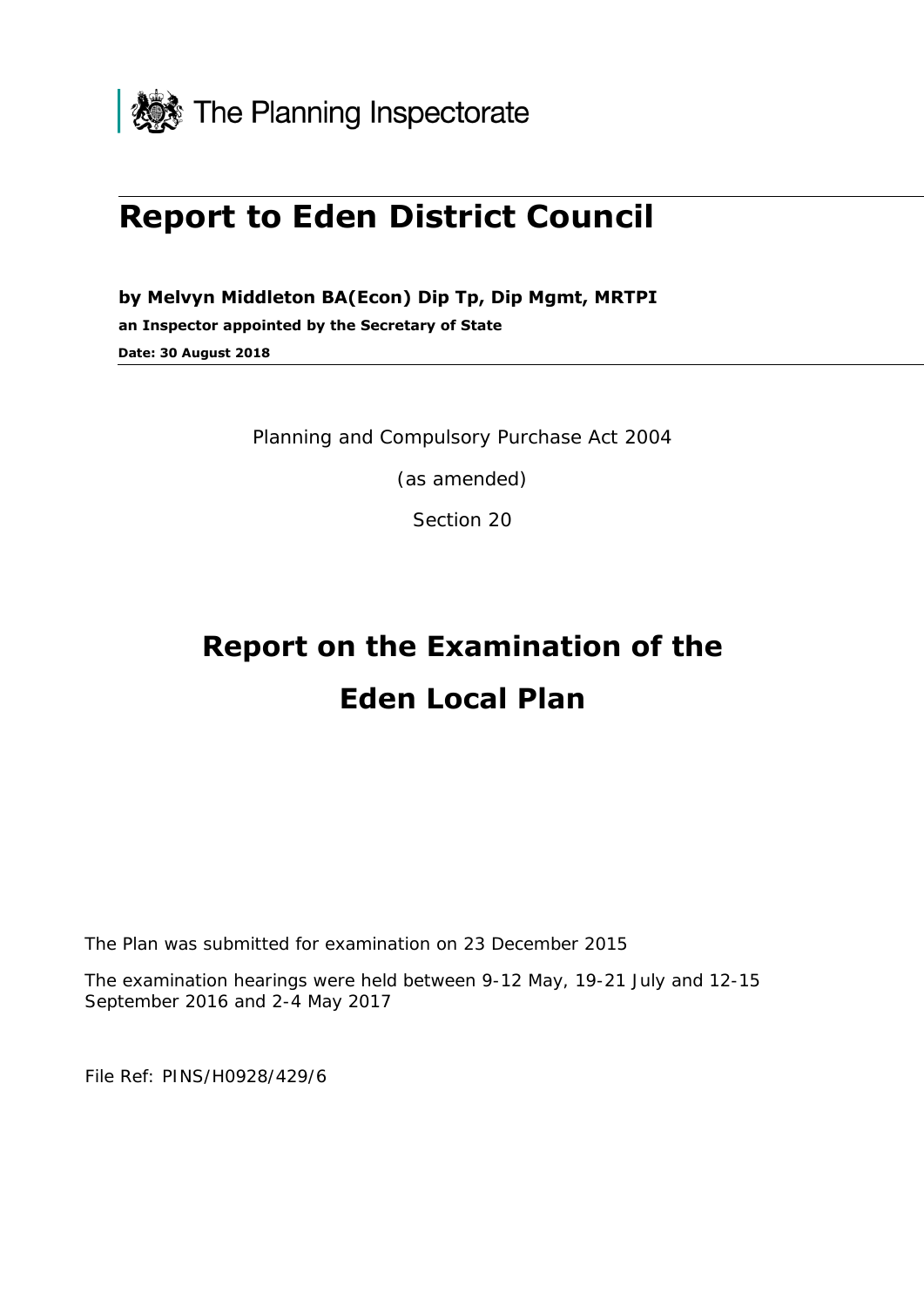## **Abbreviations used in this report**

| <b>AONB</b><br>CCC<br>CS<br>d.p.a.<br><b>DCLG</b><br><b>HMA</b><br>$\mathsf{P}$ | Area of Outstanding Natural Beauty<br>Cumbria County Council<br>Core Strategy<br>Dwellings per annum<br>Department of Communities and Local Government<br><b>Housing Market Area</b><br>Local Plan |
|---------------------------------------------------------------------------------|----------------------------------------------------------------------------------------------------------------------------------------------------------------------------------------------------|
| <b>MM</b>                                                                       | Main Modification                                                                                                                                                                                  |
| <b>NPPF</b>                                                                     | National Planning Policy Framework                                                                                                                                                                 |
| <b>NPPG</b>                                                                     | National Planning Practice Guidance                                                                                                                                                                |
| <b>NP</b>                                                                       | National Park                                                                                                                                                                                      |
| <b>OAHN</b>                                                                     | Objectively assessed housing need                                                                                                                                                                  |
| <b>ONS</b>                                                                      | <b>Office for National Statistics</b>                                                                                                                                                              |
| <b>SV</b>                                                                       | Submission Version                                                                                                                                                                                 |
| <b>SHMA</b>                                                                     | <b>Strategic Housing Market Assessment</b>                                                                                                                                                         |
| <b>WMS</b>                                                                      | Written Ministerial Statement                                                                                                                                                                      |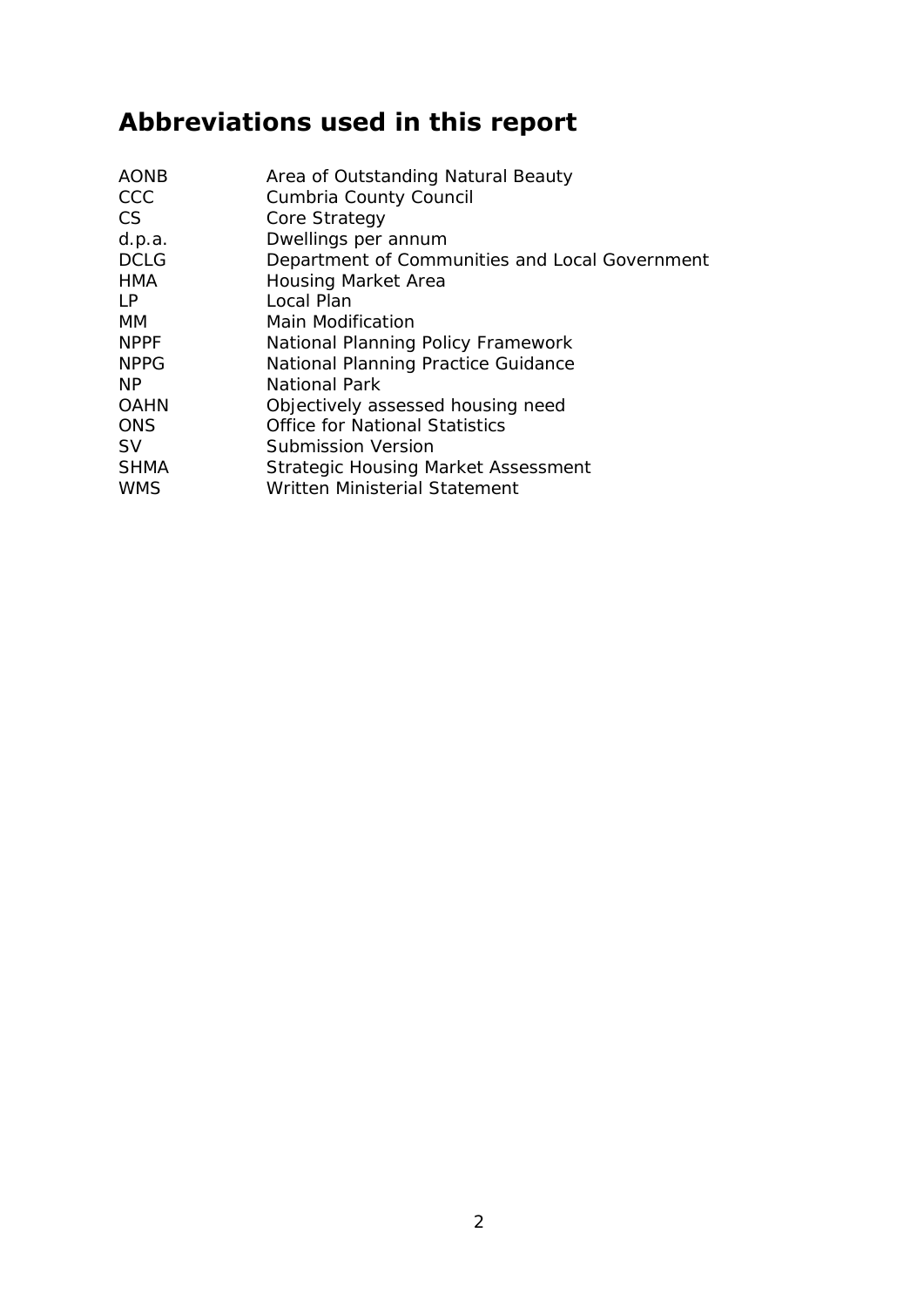#### **Non-Technical Summary**

 are made to it. Eden District Council has specifically requested me to recommend any MMs necessary to enable the Plan to be adopted. This report concludes that the Eden Local Plan [LP] provides an appropriate basis for the planning of the District provided that a number of main modifications [MMs]

 The MMs all concern matters that were discussed at the examination hearings. Following the main set of hearings, during the summer of 2016, the Council policy documents and changes to the plan that resulted from them. In the context of the further representations received, additional hearings were held in May 2017. carried out a sustainability appraisal on them. These MMs were subject to public consultation in July and August 2017. Further representations were received and as a small number related to matters that could affect the Plan's soundness; Further Modifications [FMs] were prepared and consulted upon. I have recommended their inclusion in the Plan after considering all the representations made in response to consultation upon them. prepared and consulted upon updates and changes to some of the supporting The Council subsequently prepared schedules of proposed modifications and

The Main Modifications can be summarised as follows:

- An increase in the objectively assessed housing need;
- Revisions to the spatial strategy and the sites proposed for residential development;
- Changes to reflect extensions to the National Parks [NPs] and a reappraisal of the setting of the North Pennines Area of Outstanding Natural Beauty [AONB];
- Changes to Development Management, Environmental Protection and Historic Environment Policies to make them effective and consistent with the National Planning Policy Framework [NPPF];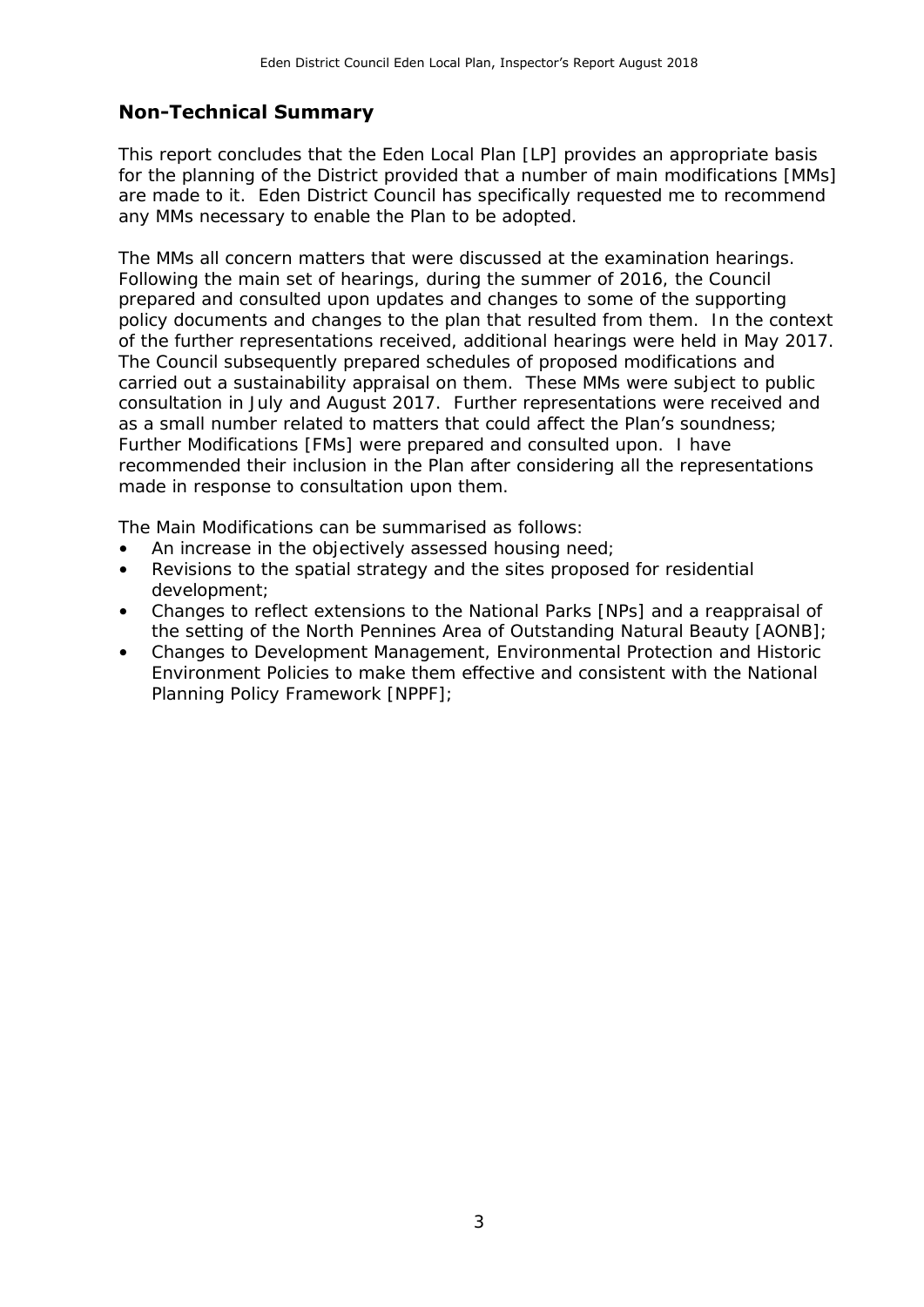## **Introduction**

- 1. This report contains my assessment of the Eden Local Plan in terms of Section 20(5) of the Planning & Compulsory Purchase Act 2004 (as amended). It considers first whether the Plan's preparation has complied with the duty to co-operate. It then considers whether the Plan is sound and whether it is compliant with the legal requirements. The NPPF (at paragraph 182) makes it clear that in order to be sound; a Local Plan should be positively prepared, justified, effective and consistent with national policy.
- 2. The starting point for the examination is the assumption that the local planning authority has submitted what it considers to be a sound plan. The Eden Local Plan, Proposed Submission Version [SV] submitted in December 2015 is the basis for my examination. It is the same document as was published for consultation in October 2015. Following this consultation, the Council published an "initial list of amendments (referenced as MMs, although a number are clearly not MMs) required-Request to Inspector, Post Publication". I arranged for persons who had made representations against the SV to be re-consulted about these proposed amendments and where account when considering the soundness of the plan. appropriate took the amendments and the responses of the representors into
- 3. My approach to this Examination has been to work with the Council and other participants in a positive, solution-orientated and consensual manner, aimed at resolving differences and overcoming any potential unsoundness in the Plan. Hearing sessions were held in May (Strategy), July (Development Policies) and September (Site Allocations) 2016, with a roundup session held at the end of each set of Hearings. At these the Council suggested a number of changes to address matters that I considered to be unsound. It then changed to address the outstanding issues. It undertook a comprehensive consultation into extensive proposed changes in March-April 2017. In response to numerous further representations, particularly from Kirkby Stephen, a further Hearing into matters concerning that town and another roundup Hearing, covering all other outstanding matters, were held in May 2017. undertook further work on major areas where I had identified soundness issues and produced additional papers that suggested how the plan could be
- 2017. 4. Following the conclusion of these Hearings, in the summer of 2017, the appraisal and an addendum to the Habitats Regulations Assessment on them. August 2017. There were further representations against some of these MMs, particularly from Kirkby Stephen. A number affected the plan's soundness and these resulted in five further modifications (FMs). The FM schedule was subject to public consultation for seven weeks in December 2017 and January 2018. I have taken account of the consultation responses in coming to my conclusions in this report. Council prepared a schedule of proposed MMs and carried out a sustainability The MM schedule was subject to public consultation for six weeks in July-
- 5. In addition to the Hearing Sessions, I have examined this plan by correspondence with the Council and others and through a number of independent site visits. This process concluded in February 2018 when I was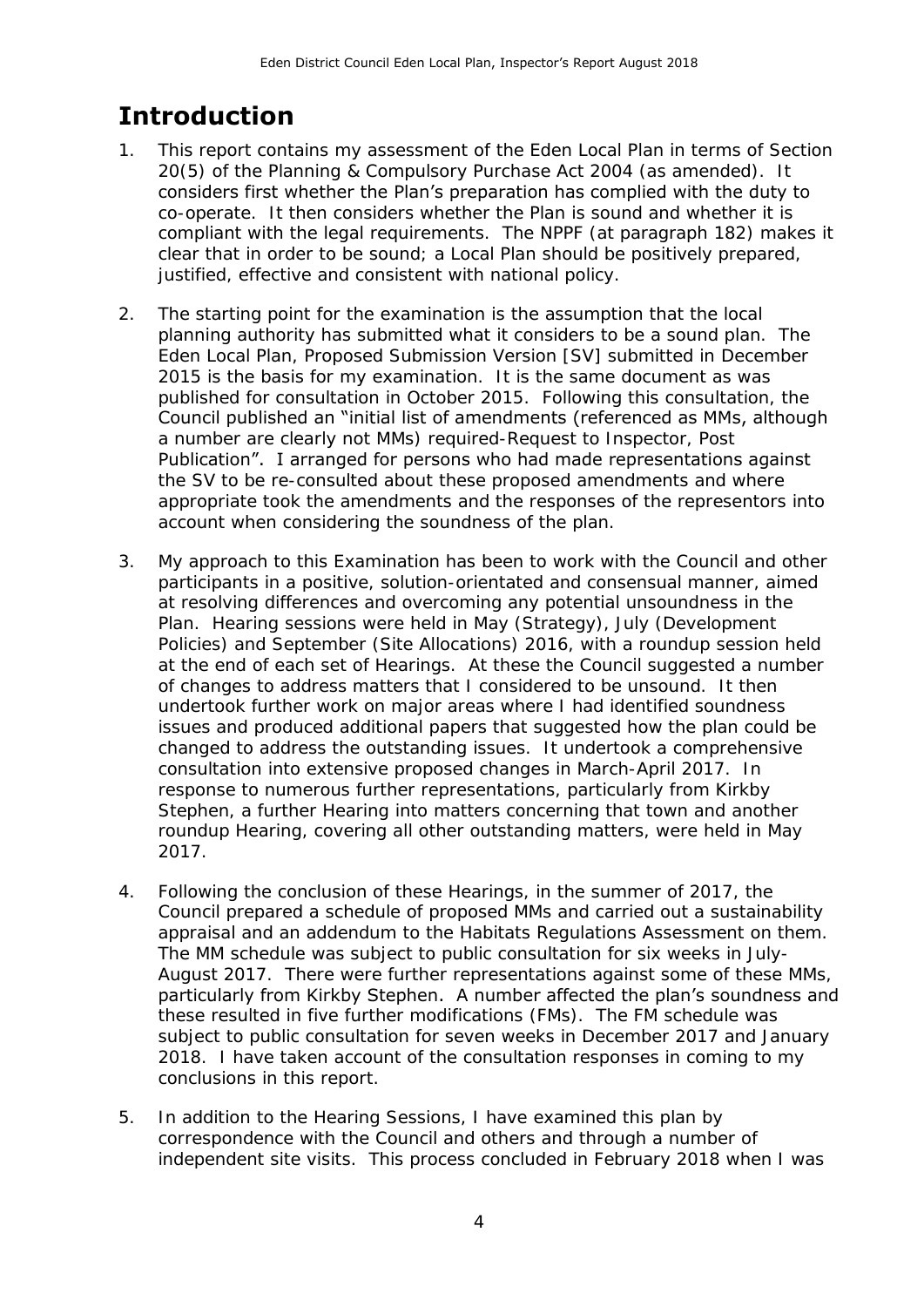satisfied that the sum of the changes proposed by the Council would make the plan sound.

#### **Main Modifications**

 should recommend MMs necessary to rectify matters that make the Plan unsound or not legally compliant and thus incapable of being adopted. My report explains why the recommended MMs, all of which relate to matters that were discussed at the examination hearings, are necessary. The MMs are referenced in bold in the report in the form **MM1, MM2, MM3** etc. and are set out in full in the Appendix. 6. In accordance with section 20(7C) of the 2004 Act the Council requested that I

#### **Policies Map**

- 7. The Council must maintain an adopted policies map which illustrates geographically the application of the policies in the adopted development plan. When submitting a LP for examination, the Council is required to provide a submission policies map showing the changes to the adopted policies map that would result from the proposals in the SV. In this case, the submission policies map comprises the set of plans identified as Eden District Planning Area Local Plan as set out in Eden Local Plan, Proposed Submission Version.
- and so I do not have the power to recommend main modifications to it. However, a number of the published MMs to the Plan's policies require further corresponding changes to be made to the policies map. In addition, there are policies map is not justified and changes to the policies map are needed to Maps – Main Town, Market Towns and Key Hubs). 8. The policies map is not defined in statute as a development plan document some instances where the geographic illustration of policies on the submission ensure that the relevant policies are effective, whilst other changes have been necessary to correct factual mistakes. These further changes to the policies map were published for consultation alongside the MMs (Revised Allocations
- 9. When the LP is adopted, in order to comply with the legislation and give effect changes published alongside the MMs to the LP's policies, the Council will need to update the adopted policies map to include all the changes proposed to the Eden LP at submission and the further

### **Assessment of Duty to Co-operate**

- 10. Section 20(5) (c) of the 2004 Act requires that I consider whether the Council complied with the duty imposed on it by section 33A in respect of the Plan's preparation.
- neighbouring planning authorities undertaken by the Council in the preparation of the LP are summarised in the Statement of Compliance. In particular, I note that there have been regular meetings of the Cumbria Planning Group and the Cumbria Development Plans Officer Group. The latter includes representation from all of the adjacent local planning authorities apart from Durham County Council, as well as a number of national organisations, with a planning interest, such as the Environment Agency. Durham County Council 11. The range of consultations, discussions and written exchanges with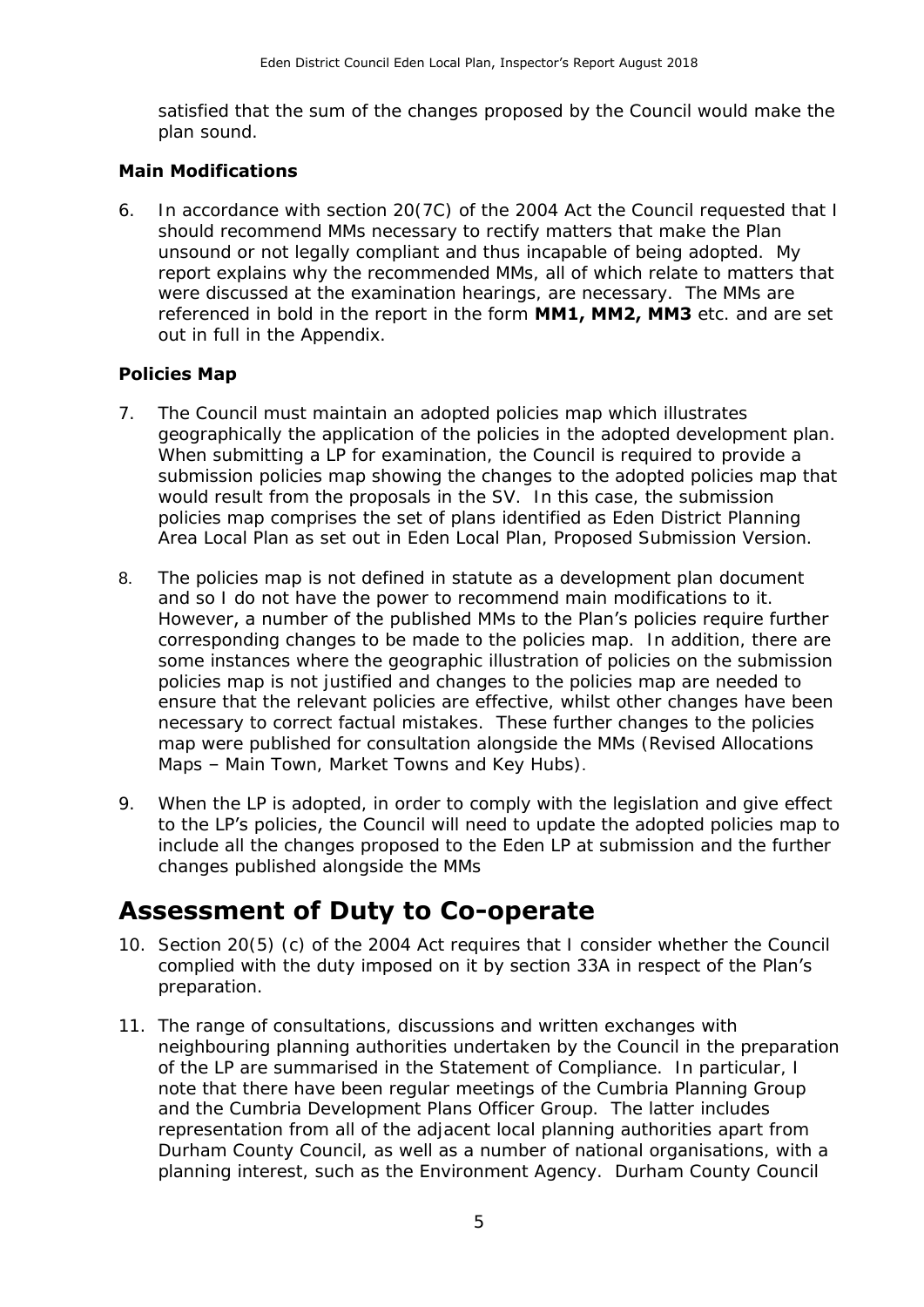has nevertheless attended a number of joint meetings with Cumbria County Council (CCC) and Eden District Council, throughout the plan's preparation.

- partnership with other Cumbrian authorities, including ones on Wind Energy, Biodiversity and Gypsy and Traveller Accommodation. There has also been active involvement in the plan's preparation by CCC in connection with the services it provides, particularly highways and in data collection and analysis. Infrastructure planning has also been undertaken in conjunction with CCC and relevant statutory bodies. There have been no objections against the plan's overall strategy from any local planning authority. 12. A number of joint evidence based documents have been prepared in
- 13. Eden District covers a large rural area centred on Penrith. In consequence its administrative boundary, for the most part, is located in remote and/or lightly populated areas and is coterminous with its housing market area [HMA]. Both commuting and migration flows with adjacent authorities are in consequence comparatively small.
- 14. Overall I am satisfied that where necessary the Council has engaged constructively, actively and on an on-going basis in the preparation of the Plan and that the duty to cooperate has therefore been met.

## **Assessment of Soundness**

#### **Main Issues**

 discussions that took place at the examination hearings I have identified ten main issues upon which the soundness of the Plan depends. Under these headings my report deals with the main matters of soundness rather than responding to every point raised by representors. 15. Taking account of all the representations, the written evidence and the

#### **Issue 1 – Housing requirement:-**

#### **Is the Plan's housing requirement justified and consistent with national policy? Will it ensure that objectively assessed needs for housing are met the Plan and other relevant factors? in the housing market area, having regard to the economic objectives of**

- building many fewer houses than are needed by the increasing population and growing household numbers. The resulting pressures on the housing stock and associated issues of affordability are particularly acute in Eden District. Although remote from much of the country, as one of the most attractive parts of Britain and containing two National Parks (NPs) and an Area of Outstanding Natural Beauty (AONB) it cannot be insulated from these pressures, including those arising from migration from other areas, and this plan must have a role in addressing them. 16. It has been widely reported for a number of years that the country has been
- 17. The Plan's development strategy seeks to boost economic activity within Eden District, whilst at the same time diversifying its economy and encouraging the establishment of more technical and better paid jobs. Eden currently has a low wage economy and is characterised by long established net out migration trends among younger age groups, especially 16-24 year olds and particularly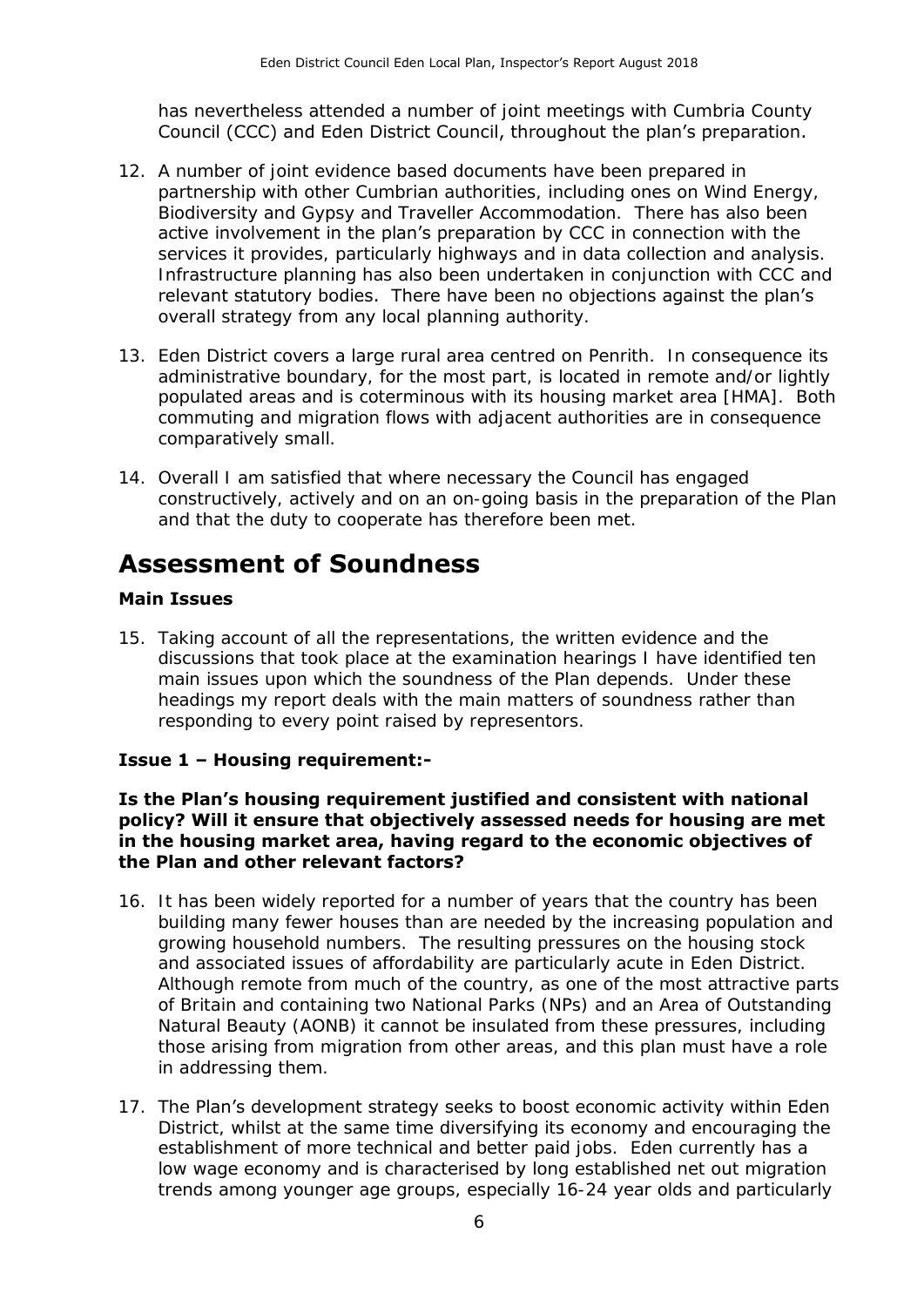the better educated. The Council wishes to change these trends through the development of the local economy, such that the area becomes more economically sustainable and prosperous. It also has a desire to increase average incomes in the district from a comparatively low level.

- 18. To achieve this, its overall Objectively Assessed Housing Need [OAHN] is based on a jobs led calculation using a job forecast provided by Experian (135 issue with it. Nevertheless, a jobs growth forecast of this magnitude, if it is to be achieved, in a small district with a declining working age population, has clear ramifications for in-migration and the level of new housing required to additional jobs per annum). This has not been challenged and I do not take accommodate it.
- prices/incomes) in the North-West region and there is historic evidence of significant numbers of second home purchases and persons migrating to the requirement that is comparatively high and the net out-migration among the younger age groups. In the absence of major investment through the public affordable housing need, if it is to be met. In consequence the higher the housing to be met. Additionally, relative house prices are more likely to fall if there is more choice and competition in the private housing market sector. If adults wishing to stay and to economically active migrants wishing to relocate, particularly those that are young adults. 19. The District also has one of the highest affordability ratios (house District to retire. The principal ramifications of these are an affordable housing sector, the private housing market has to bear the brunt of meeting the provision for market housing, the more likely is the need for affordable this were to happen, it would make Eden more attractive to indigenous young
- 20. Furthermore, as well as one of the lowest unemployment rates in the country, the District has a demography that will result in a shrinking indigenous labour market over the coming years. In these circumstances it will only be possible to grow the economy by attracting persons of working age from elsewhere to live and work in the district. At the same time there is a history of persons moving to the district to retire and the Council accepts that housing delivery in recent years has been inadequate. These considerations have a fundamental bearing on the dwelling requirement that this plan should set and meet.
- 21. Paragraph 159 of the NPPF provides amongst other things that local planning authorities should prepare a Strategic Housing Market Assessment [SHMA] to assess their full housing needs. Technical Paper 1 Housing Numbers describes updated in September 2015. There is agreement that the SHMA and its update meets the National Planning Practice Guidance [NPPG] criteria for defining such an area. the action initially taken and includes the SHMA that was subsequently are based on the appropriate housing market area (Eden District) and that it
- point for the estimate of overall housing need. The Technical Paper 1 assessment reasonably used the 2012 based Office of National Statistics Communities and Local Government [DCLG] household projections as the starting point. It concluded that the full OAHN was 200 dwellings per annum [d.p.a.]. The Local Plan was submitted for examination in December 2015. In 22. The NPPG indicates that household projections should provide the starting [ONS] population projections and the corresponding Department of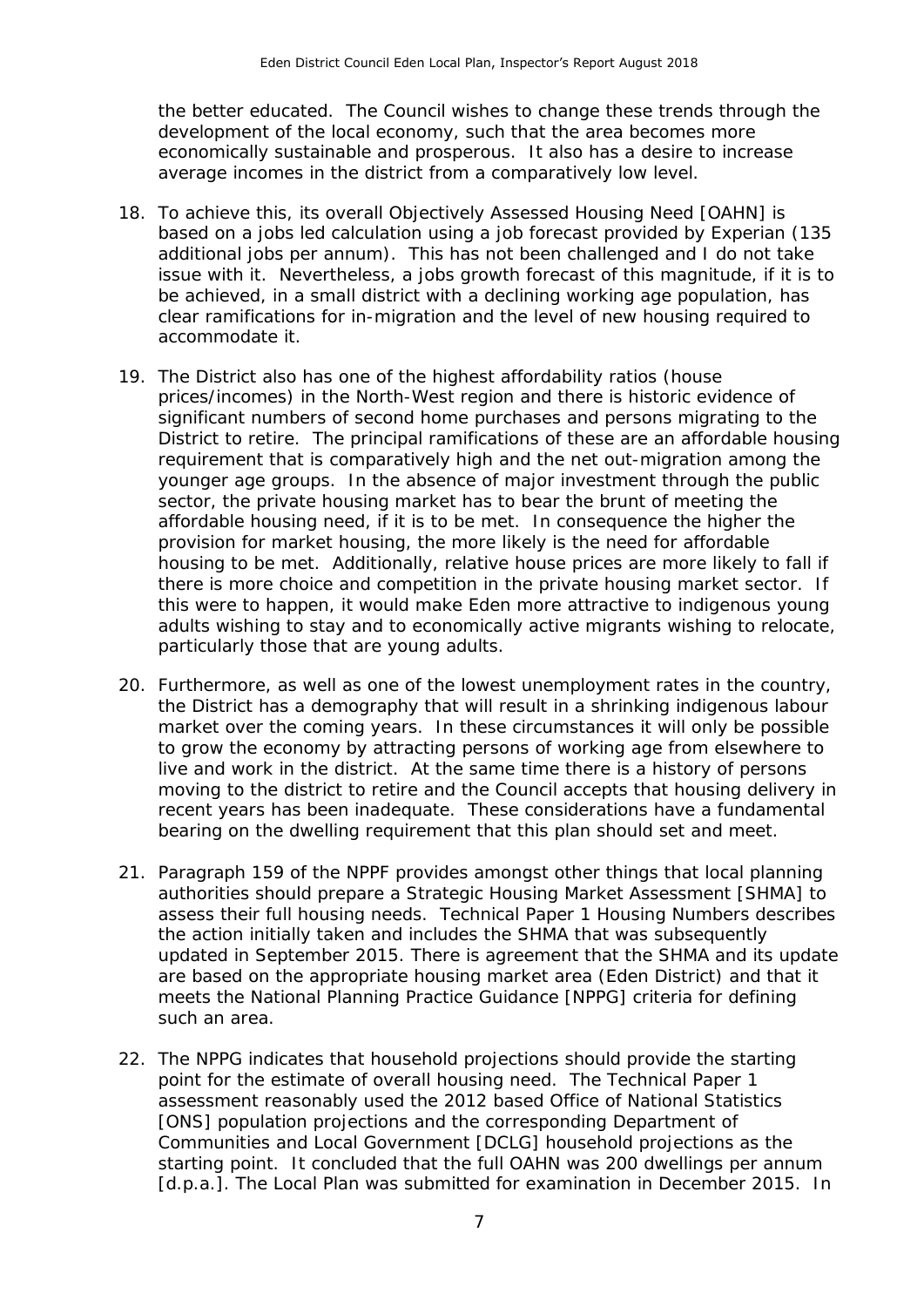May 2016 the ONS published 2014-based population projections, to be followed by DCLG 2014-based household projections in July. The Council reviewed and produced a report to consider the implications of this new dataset and updated its SHMA, using the more up-to-date data and taking on board some methodological criticisms expressed at the May Hearing by itself and others. Despite a reduction in the DCLG household projections 2012-14, it nevertheless revised its OAHN upwards to 216 d.p.a.

- 23. Both of these figures were criticised by all of the representatives of the building industry who attended the Strategic Hearings. It was pointed out that housing need from the 239 d.p.a. advanced by the 2010 Core Strategy [CS] to 200 d.p.a. in the SV and 216 d.p.a. thereafter. This is hardly likely to be a whilst the NPPF at paragraph 47 urged local planning authorities to boost significantly the supply of housing, Eden was in fact cutting its estimated game changer
- 24. At the May 2016 Hearing an alternative OAHN, to the **Council's** 2012 based projection, was submitted on behalf of a local builder. This was supported by the house building industry representatives present. Whilst projecting from the same starting point, it forecasted OAHN to be 283 d.p.a. The principle differences included the absence from the Council's calculation of any adjustment to household formation rates in the years immediately before 2011, to accommodate the widely accepted suppression of headship rates among younger adult age groups at that time. Additionally, the extent to plan period was also a difference. The extent to which second home purchases had been factored into the dwelling requirement was also unclear. There was below the jobs led forecast; there may not be a need for a market signals which its jobs led forecast includes provision for the housing needs of economically inactive migrants and ones that will retire before the end of the general agreement that as the 2014 demographic forecast was significantly uplift.
- 25. The Framework expects the supply of housing to be boosted and without this the affordability of housing in the district is unlikely to improve. This is because a continued comparative shortage of houses will lead, through competition, to a commensurate disproportionate increase in their relative price. Because no land has been specifically allocated for housing development in Eden District since the adoption of the 1996 LP, it is difficult to set a benchmark against which to measure a boost in supply because the market has been historically constrained. Average completions over the 15 years prior to 2016 were only 175 d.p.a., whereas since 2008 the target has been 239. However, the recession probably had a significant impact on these figures, as well as the constrained land supply. The average in the four years, before 2006 was 212 and it has returned to 197 over the past four years despite the supply issues. In this context, the ability of a target of 216 to aspirations and prospects, as well as upon affordability, has to be questioned. make a game changing impact on the area's economic development
- 26. Economically inactive migrants require somewhere to live and their exclusion from the job led calculations is a weakness in the Council's methodology. The much of the difference between the Council's forecast and that advanced by the building industry. The absence of an allowance for an increase in the exclusion of migrating retirees from its calculations probably accounts for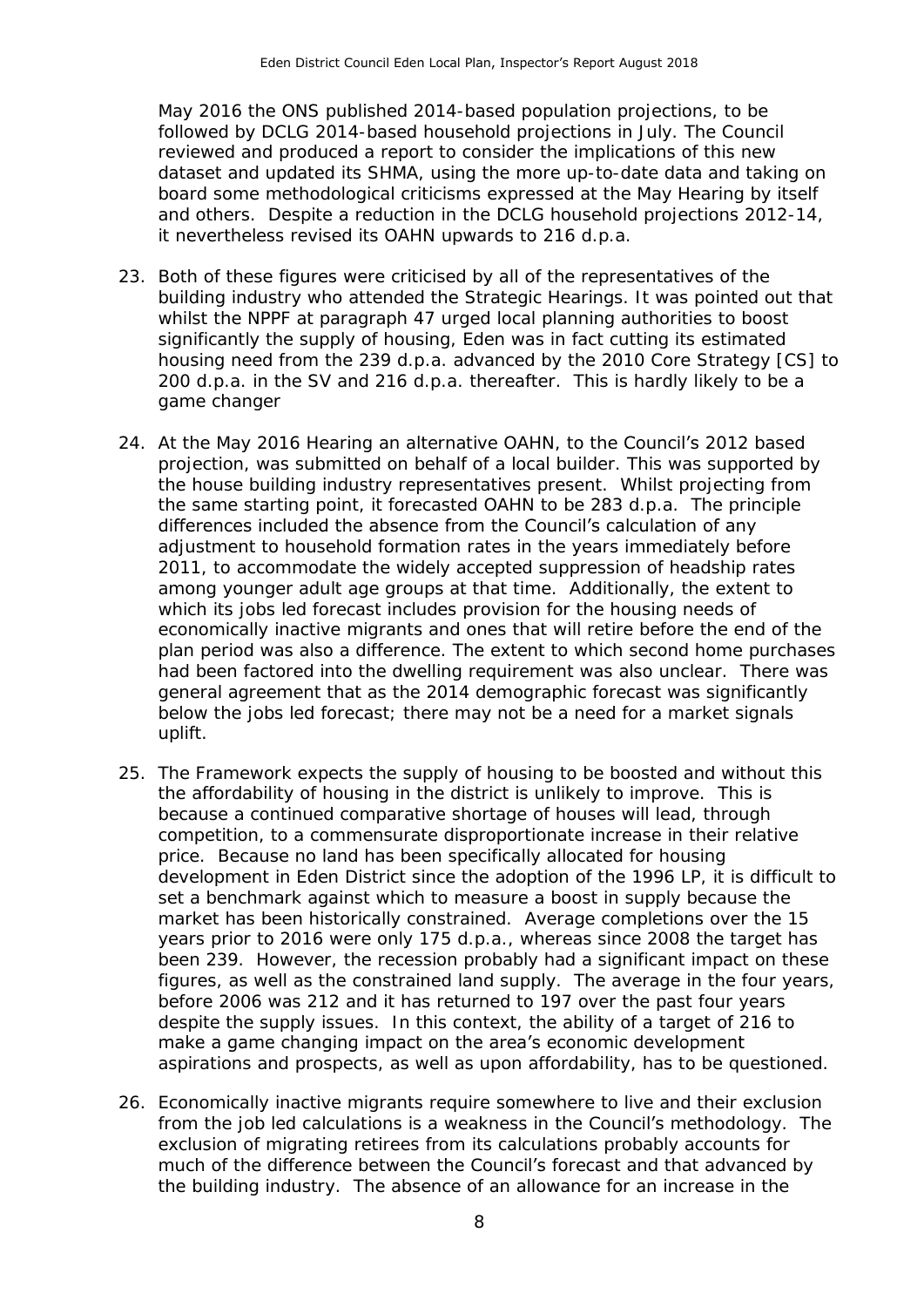number of second homes similarly reduces the robustness of the former's calculations, although that could be much less significant.

- 27. Nevertheless I do accept the proposition advanced by CCC that the Popgroup model, used on behalf of the local builder to arrive at its forecast, is such that its circularity and underlying labour supply assumptions are likely to exaggerate the housing requirement from a job led forecast. Whilst it is far from clear as to the extent to which this has a bearing on the actual forecast, I note that caution is also advised by the NPPG where the supply of working age population that is economically active, is less than the projected job growth, which is the case here.
- 28. My overall concern was that if the housing target is set too low then there will retirees and required economic in-migrants, not to mention purchasers of second homes. For the most part, the former and latter are likely to be economically active migrants. In consequence there could be insufficient the job growth targets. The economic growth expectations will consequently be frustrated. Additionally affordability would be unlikely to get better, which would also further supress the attraction of Eden to in-migrants seeking work, as well as having ramifications for existing residents who cannot currently afford to buy any accommodation. be insufficient dwellings being provided to meet the requirements of both financially better placed to afford a constrained supply than young accommodation to house the numbers of economic migrants required to meet
- 29. After the September 2016 Hearings, the Council reassessed its position and in particular took on board the criticisms concerning the headship rates and the assumed level of inward migration by older people and the allied second home purchases. It published a revised assessment" Objectively Assessed Housing Need - Revised Position Statement" in which it advances a new OAHN of 242 d.p.a. Whilst this is still noticeably less than the 283 advanced by the private house builders that assessment was based on the 2012 DCLG household projections. No update was forthcoming in response to the lower 2014 projections or to the Popgroup weaknesses discussed above.
- projections or to the Popgroup weaknesses discussed above. 30. Assessing housing need is not an exact science and there is no single right method for determining an appropriate figure. The Council recognised the importance of housing delivery rates to the achievement of its economic strategy. Therefore, in addition to its upward revision to the dwelling requirement, it proposed that a requirement to continually monitor the targets and to release identified growth sites at Appleby, Kirkby Stephen, Penrith and in a number of Key Hubs (Brough, Culgaith, Nenthead, Plumpton and Stainton), in certain circumstances of under delivery should be incorporated into Policy LS2. The growth sites, which are necessary to enable the plan to be positively prepared and justified, are identified within MM04.
- be positively prepared and justified, are identified within **MM04**. 31. In circumstances where housing completions collectively fall more than 20% hierarchy, the Council would consider the reasons and may release future growth sites, within these upper two tiers, if land shortage is considered to be a central consideration. Similarly, where housing completions in the third tier of the settlement hierarchy (Key Hubs) collectively fall more than 20% behind the expected rate of delivery identified future growth sites within the third tier behind the expected rate of delivery, in the upper two tiers of the settlement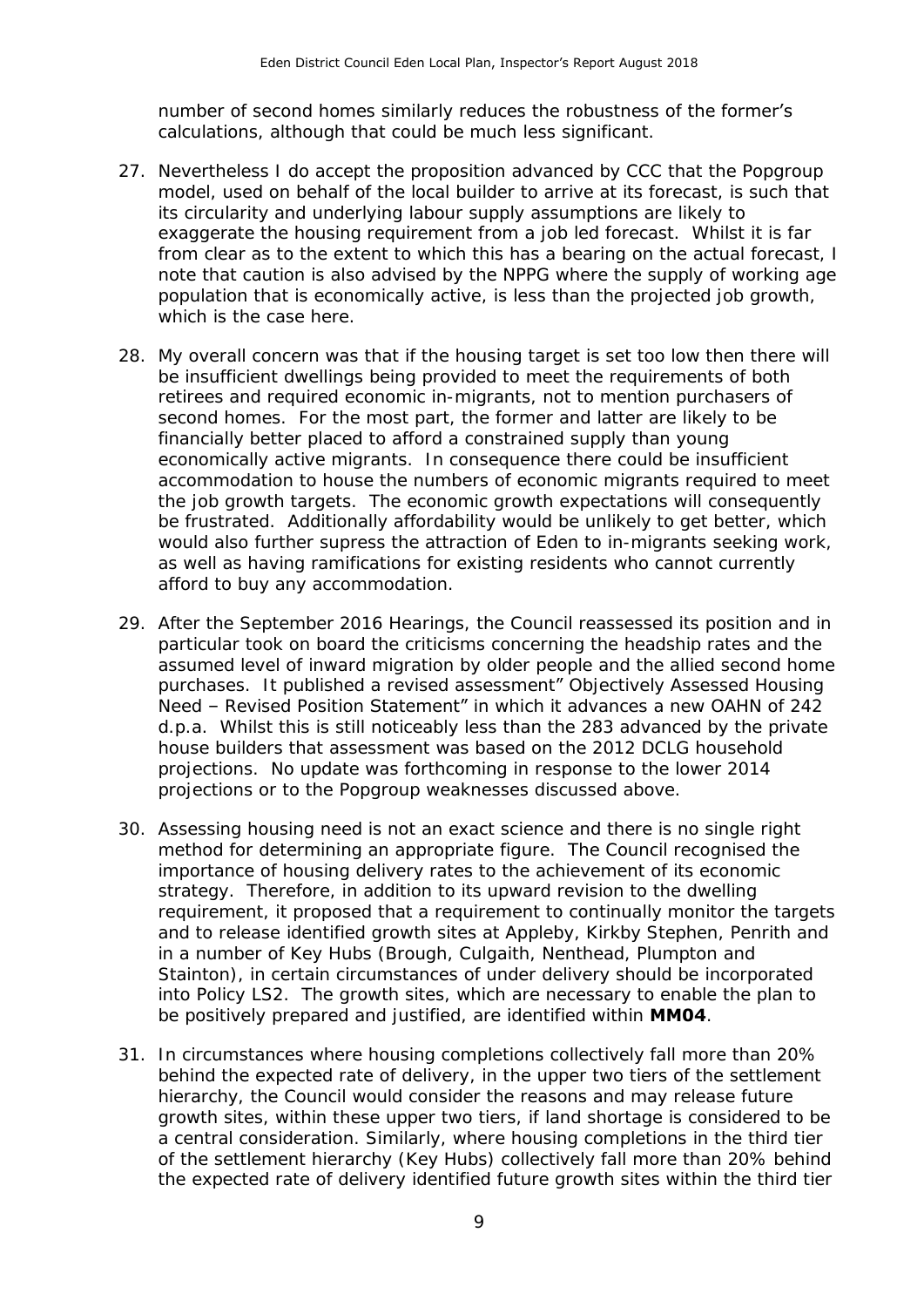may be released for development. Additionally, if a five year supply plus 20% is not being identified I am satisfied that with these changes, which take effect through **MM04**, the plan has sufficient in-built flexibility to be able to migration as well as to improve affordability. In such circumstances the plan's OAHN is justified and consistent with national policy. deliver the houses necessary to accommodate the required level of in-

32. Although the NPPF says that local plans should meet the full OAHN, as written both Objective 6 and 7 refer to the meeting of only local need. In an authority that is seeking to expand its economic base and labour market through inward migration, as well as being contrary to national policy, such an approach is not justified. Nor does it reflect the actual assessment that the Council has made through its OAHN calculations. **MM023** removes the references to local need from the objectives and ensures that they are consistent with national policy. Following these changes, the plan's housing requirement is justified and consistent with national policy. It will ensure that objectively assessed needs for housing are met in the housing market area, having regard to the economic objectives of the Plan and the other relevant factors discussed.

#### **Issue 2 - Affordable housing:-**

#### **Does the plan make adequate provision for affordable housing such that it maximises its potential delivery in the context of current government policy?**

- 33. Paragraph 47 of the NPPF includes the provision that local planning authorities should use their evidence base to meet the full objectively assessed need for affordable housing in the housing market area, as far as is consistent with the policies set out in the NPPF.
- 34. The SHMA identifies an affordable housing need for nearly 1,000 dwellings (about 55d.p.a.) from 2014 to 2032 after taking account of relets from the existing rented stock. Policy HS1 required 30% affordable provision from private schemes above four units where it is viable. In the five years to 2018 an average of 35 affordable d.p.a. were built (35 affordable d.p.a. average were also built over the last 15 years). This is significantly less than the requirement but was achieved in a period when overall completions were well below the revised target.
- below the revised target.<br>35. The policy makes it clear that a level of affordable housing contribution that would render a scheme unviable will not be required. Nevertheless, the updated viability evidence suggests that a 30% requirement is still viable on most greenfield sites outside of Alston Moor. The Council's assessment of affordable housing delivery also identifies other likely additional sources of affordable housing provision. If 30% were delivered from an annual output of 242 then 72 dwellings per annum would be achieved. Given this increased dwelling target and allowing for the absence of affordable housing from small omission sites (previously 4 or fewer dwellings) and sites where the provision of affordable housing is economically unviable, it nevertheless seems possible that the policy aspirations could have been met.
- that the policy aspirations could have been met.<br>36. However, following the West Berkshire Court of Appeal judgement, which upheld the Secretary of State's Written Ministerial Statement of 28 November 2014, the NPPG indicates that affordable housing and tariff style contributions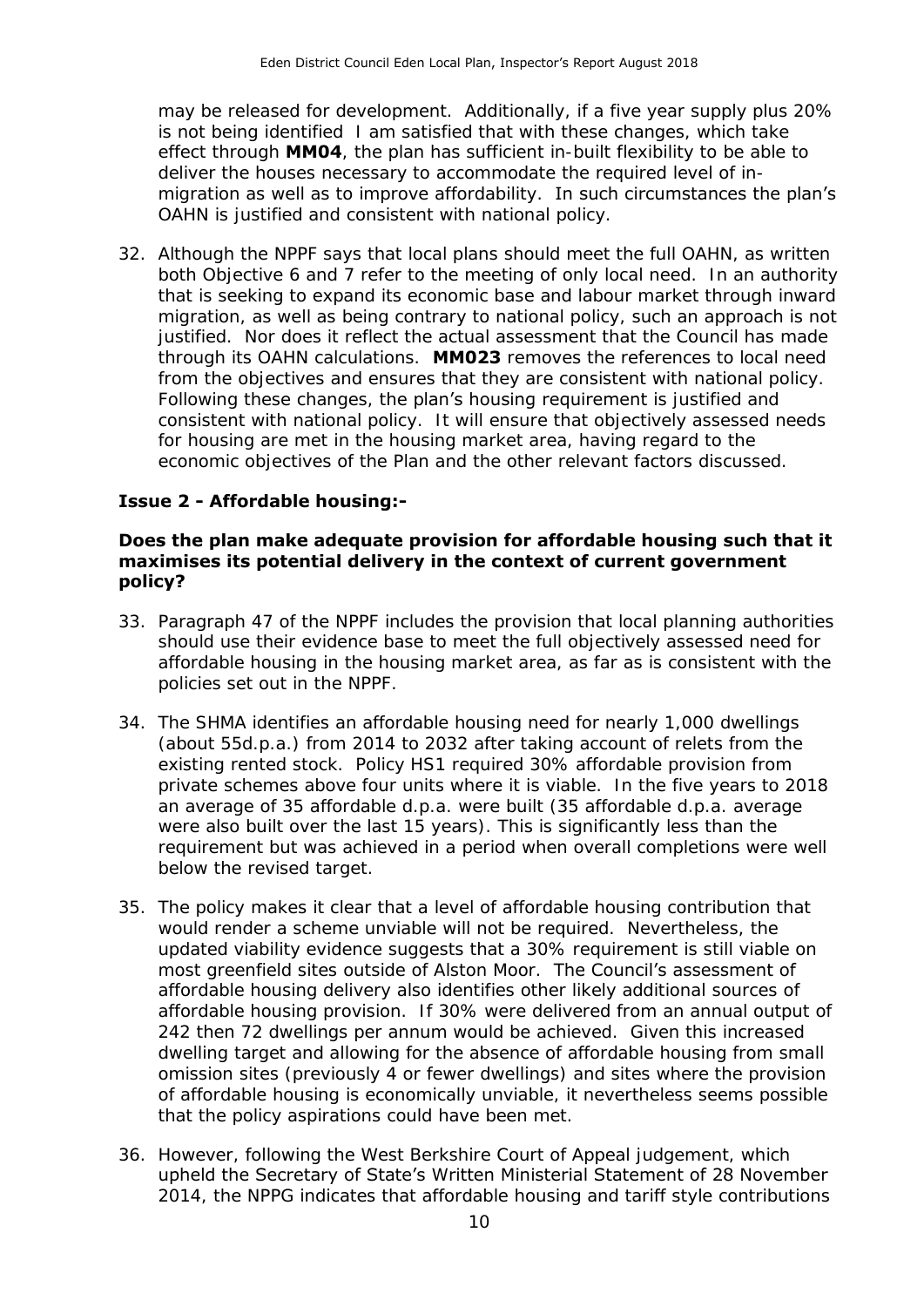should not generally be sought from sites of 10 units or less, which have a maximum combined gross floor space of no more than 1,000sqm. A particularly outside of Penrith. A designated 'Rural Area' is therefore to be defined on the Policies Map, and where a commuted sum, to be obtained via a planning obligation, will be required from sites with 6 to 10 units, to be spent on the provision of affordable housing in the rural area. Consequently, for consistency with national policy and guidance, Policy HS1 Affordable Housing needs to be amended to accommodate this and to confirm that in Penrith, provision of affordable housing. **MM17** achieves these changes and enables the policy to comply with national policy. significant number of new dwellings are likely to be in this category, sites of 10 residential units or less are not required to contribute towards the

- and Planning Act 2016, also introduced a duty for local authorities to promote the supply of Starter Homes, which will be included in the definition of affordable housing. Whilst this part of the Act has not yet been brought into force, it could be implemented during the plan period and will supress further the number of traditional affordable houses for rent or shared ownership that 37. During the course of the examination, the Government, through the Housing could be delivered via the private sector.
- through market housing schemes. What further effect a redefinition of affordable housing, to include starter homes, may have on this is uncertain and awaits further Government guidance. Nevertheless, some additional social housing and overall 55 d.p.a. represents less than 25% of the revised provision. Consequently and despite the Government changes, which have affordable housing target being met if the overall housing target is met. 38. The delivery of most affordable housing in Eden District is intended to be supply is also expected from the direct activities of registered providers of made the task more difficult to achieve, there is some prospect of the
- 39. Certainly the policy allows for the maximum amount of affordable housing that can be expected from sites, taking into account national policy on thresholds and development viability. Moreover, there is no indication that increased supply through additional allocations would bring about a situation where the private sector could provide more. I consider that the plan maximises the potential delivery of affordable homes within the constraints established by government policy. Nevertheless and given the uncertainties, it would be appropriate for affordable housing provision to be revisited when the plan is reviewed. Following these changes, I am satisfied that in the present circumstances, the plan makes adequate provision for affordable housing in that it maximises its potential delivery in the context of current government policy.

#### **Issue 3 –Spatial Strategy:–**

#### **Is the Local Plan's spatial strategy for the distribution of development consistent with its objectives and the guidance in the National Planning Policy Framework (NPPG)?**

40. The spatial strategy appropriately considers the role that the District's settlements can play, particularly those that already have supporting services and infrastructure.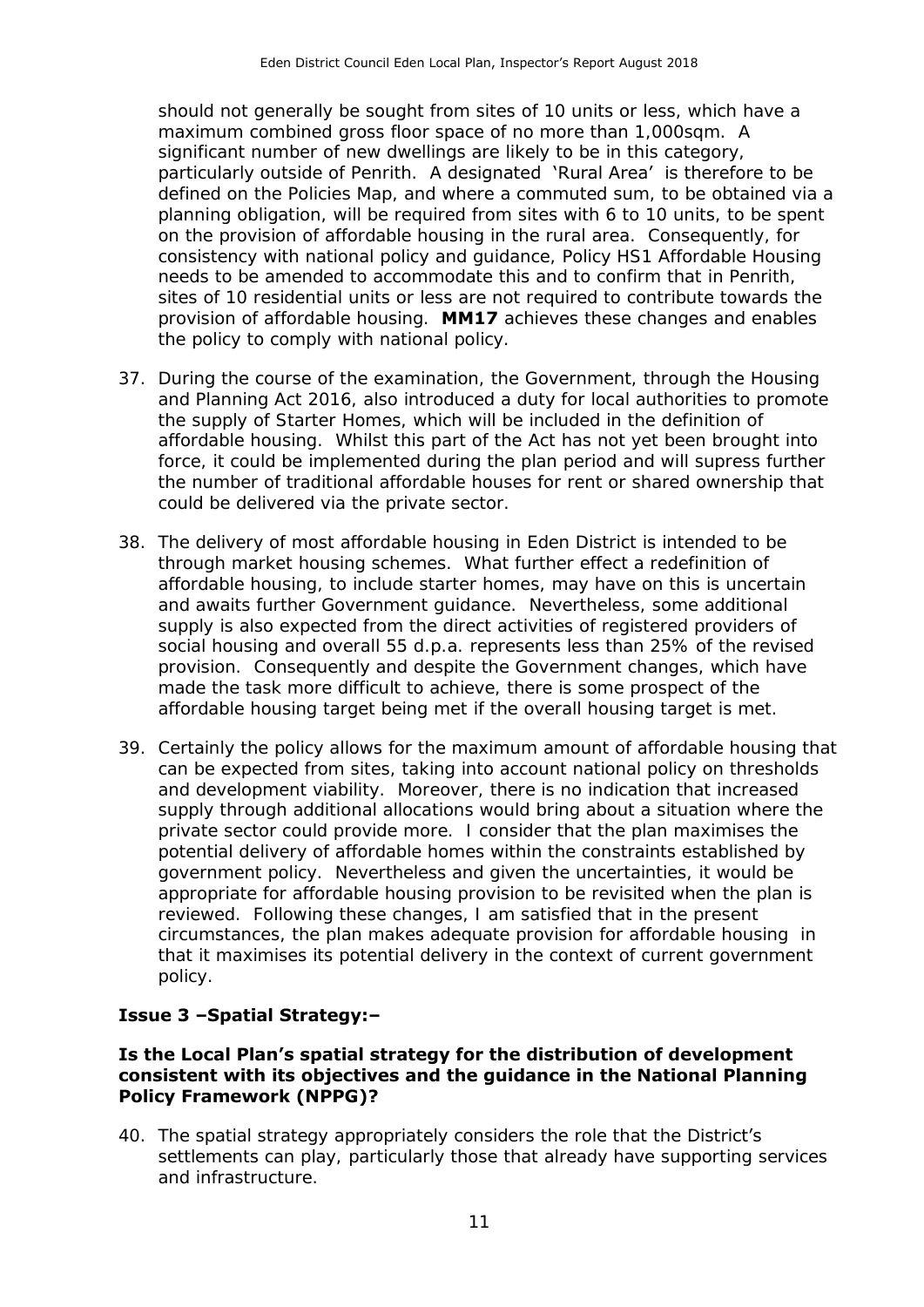#### **Settlement hierarchy**

41. The LP proposes a hierarchy of settlements under Policy LS1. There are four tiers of settlements and a rural area, which covers everywhere else. Penrith, the district's main settlement, is the top tier and the Market Towns of Alston, Appleby and Kirkby Stephen the second. The villages are split into the further two tiers. A group of larger villages were selected to be Key Hubs and the focus of rural development to sustain local services, including new housing and and Hamlets are to receive some market housing development on previously developed land and elsewhere housing to meet local demand only. The position of villages in the hierarchy is based on their size and the presence of services. Development in the Rural Area is restricted to special cases. The principle of the five tier approach is appropriate in a large District, which is generally rural in nature. It facilitates a strategy for supporting sustainable development over a very wide area but concentrated into the most appropriate the provision of employment. The remainder, described as Smaller Villages locations.

#### **Distribution of development**

- 42. The Core Strategy adopted in 2010 contained a similar hierarchy to that advanced in the LP and sought to concentrate housing development in the most sustainable locations. 60% was proposed in Penrith and a further 20% in the three market towns. However the accompanying Housing Development Plan Document [DPD], which among other things was meant to allocate land for housing development, was never completed and adopted. In its absence and in the context of the very few allocations remaining from the 1996 LP, outside of Alston, residential development in most of the District has been developer led in recent years.
- Hamlets and over 1,150 in the rural area as a whole. This represents more than 17% and 27% respectively of the revised housing target for the entire Eden District over the period to 2032. If the CS distribution were to be maintained, then the rural settlements would already be overprovided for. In period that would enable them to protect and enhance their role as service centres, the revised distribution reduces the housing target at Penrith to 50% and proposes 31% in the rural settlements, of which 20% would be in the Key Hubs. **MM04** amends Policy LS2 – Housing Targets and Distribution, to achieve this and enables this aspect of the policy to be effective. This is a pragmatic outcome and, in the circumstances that now prevails in Eden, a sound one. 43. In consequence, since the commencement of the plan period in 2014, over 750 dwellings have already been completed or permitted in the Villages and order to allow some development in the Key Hubs during the rest of the plan

#### **Penrith**

44. The changes to the OAHN have resulted in an increase in the proposed housing target for Penrith from 1800 to 2178 dwellings, for which additional land has to be found. In addition, noise concerns and topography necessitated a review of the extent of development at site N2 White Ox Farm and a reduction in the site's dwelling capacity by about 100 dwellings. Additional dwellings are proposed through **MM05** at site N1a Salkeld Road/ Fairhill and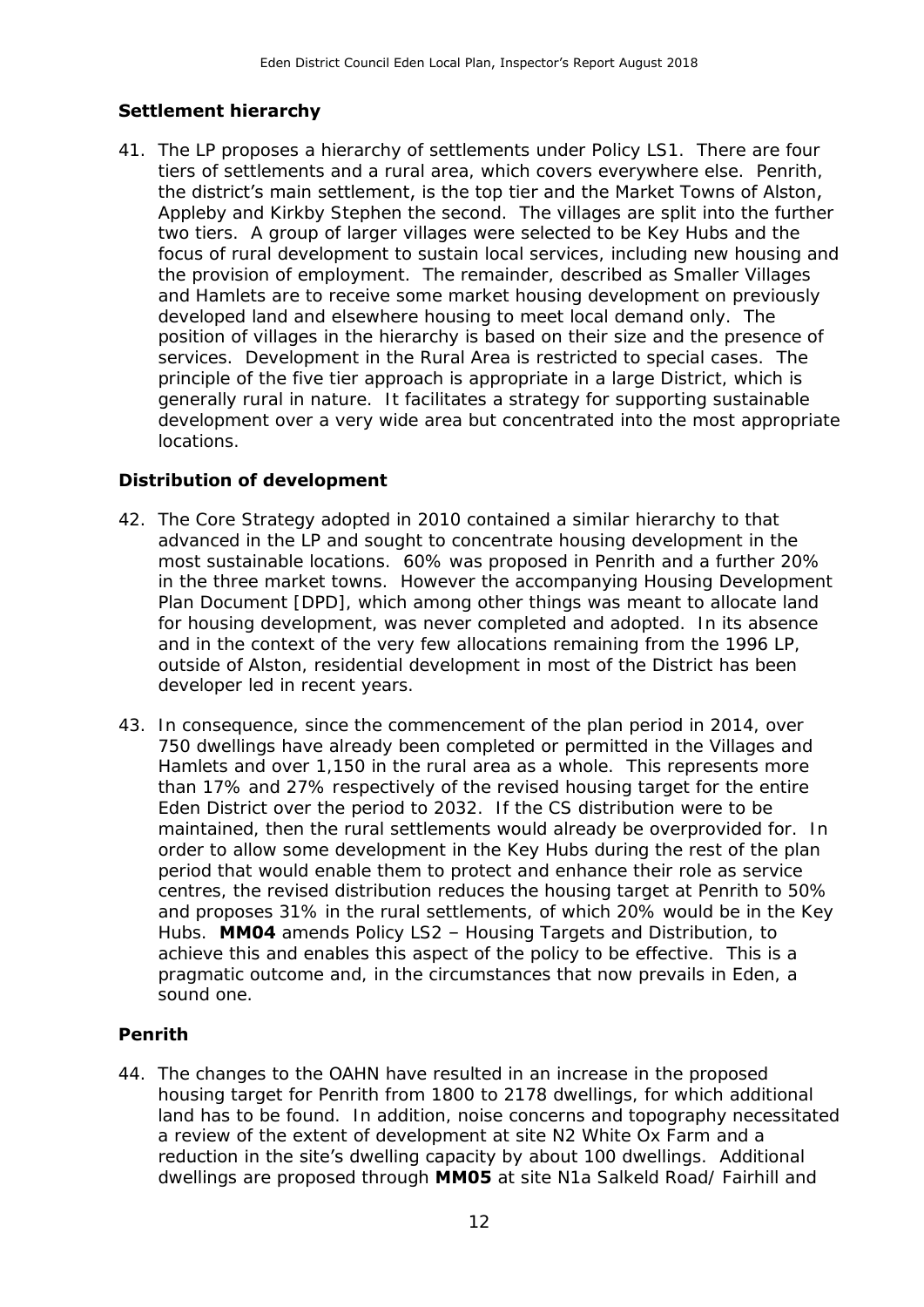P54 Bellevue Farm, Salkeld Road to enable the revised OAHN to be achieved in the context of Penrith and to enable this aspect of the policy to be effective.

45. Whilst noting that infrastructure improvements would be needed, Policy PEN1 did not refer to the detailed Infrastructure Delivery Plan, which the Council has prepared in partnership with CCC or the need for financial contributions from development sites to assist in its funding. **MM05** corrects this omission and makes this aspect of the plan effective by providing some degree of certainty in the context of infrastructure requirements to assist the development industry's investment decisions.

#### **Market Towns**

46. The three Market Towns have traditionally performed the role of vital 'service hubs' for their respective rural hinterlands. They each contain a range of retail and service facilities as well as concentrations of employment. Although its catchment, which lies to the east of the Pennine watershed, is smaller than that of Appleby and Kirkby Stephen, Alston nevertheless fulfils the role of a 'service hub' for its hinterland. As well as containing a market, its service base is substantially different to any of the Key Hubs. Although experiencing population decline for many years, Alston, with a population of over 2,000, is still bigger than Kirkby Stephen and noticeably larger than any of the Key Hubs. Whilst its economic prospects are somewhat different to the other Eden towns and a different approach to development proposals is therefore necessary (I return to this later) it is a market town serving a rural hinterland and its status in the Eden settlement hierarchy is fully justified.

#### *Alston*

- 47. For many years Alston and its catchment area, unlike most of the rest of Eden, has seen its population decline. Initially this was as a result of the demise of the local lead mining industry but more recently it followed the closure of the town's steel works.
- 48. The 1996 LP and the CS both sought to stem this tide but with little success. On average 2.6 dwellings have been completed each year at Alston since 2003. Nevertheless, the previous plans sought to build on the area's history of community enterprise by attracting new jobs, particularly in creative arts, tourism and outdoor pursuits. To complement this, additional new housing, proportionate to its size and status as a market town, was proposed.
- land allocated in the 1996 LP still remain to be developed. Because of costs is not easy. In a market of low demand and comparatively low house prices, whether some of the ones previously allocated may not have been developed because of high infrastructure costs, rather than through an absence of overall demand at Alston, is debatable. 49. Despite this, Alston is the only part of the District where substantial areas of topography, the selection of sites that do not have abnormal site development
- suddenly turn itself around and grow at a rate faster than its natural increase and at the same rate as Penrith and the other market towns, where the economic prospects are clearly better, is unrealistic. Additionally, if residential development is to occur at rates not seen for many years and make provision 50. However, to expect a remote town that has been declining for decades to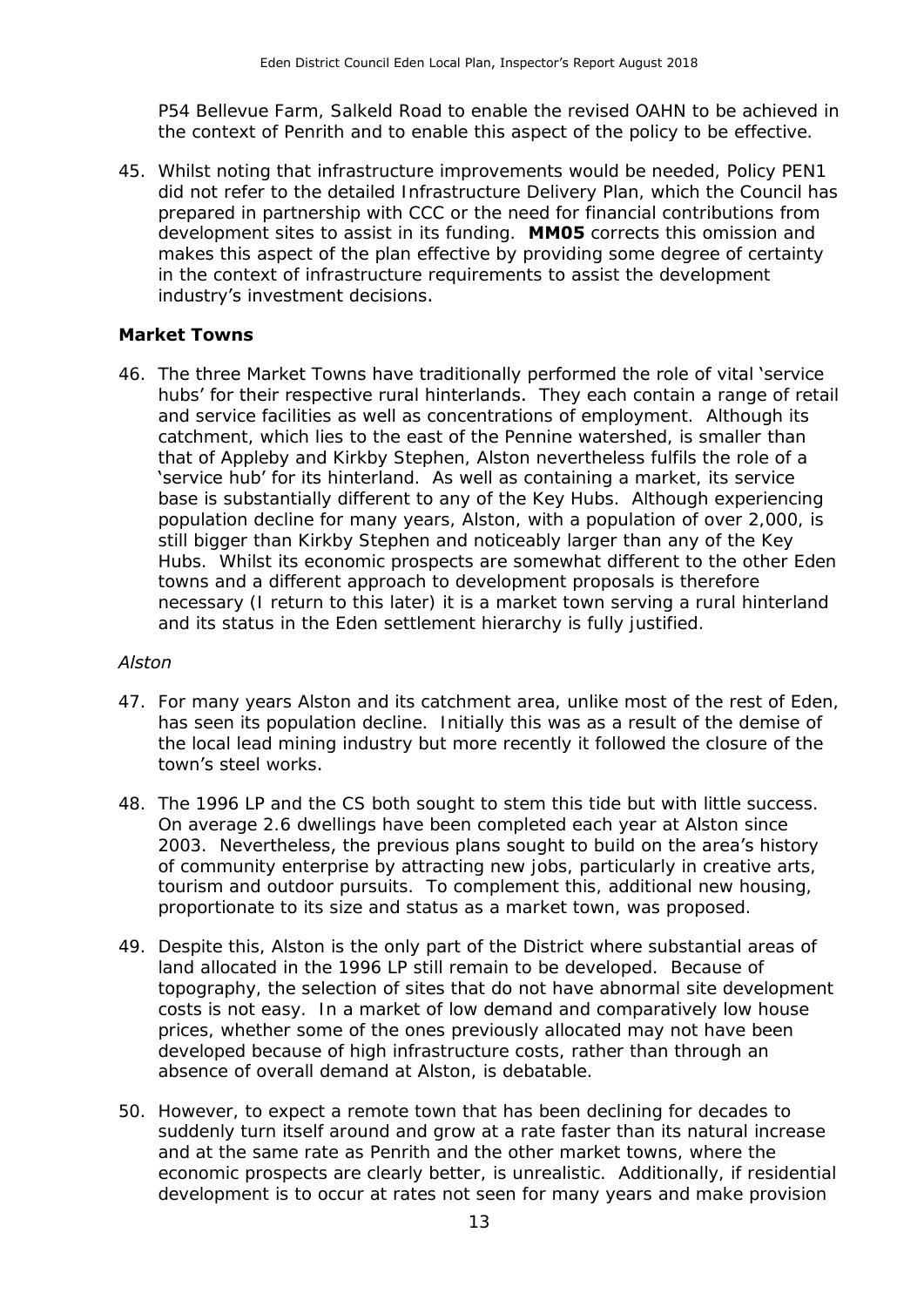need to have a minimum of abnormal costs so that if there is demand then development will occur and an element of affordable housing could be provided. for some of the identified need for affordable housing, then the sites chosen

- provided.<br>51. In this context the Council has reviewed housing provision at Alston, reducing the overall numbers, despite an overall increase in the District as a whole as a result of the revised OAHN. It has also reviewed the site allocations, removing the constrained sites at Jollybeard Lane and adjacent to and south of the Primary School, replacing them with an enlarged site at Clitheroe (**MM07**). Clitheroe is a relatively flat site, in the context of Alston, with existing vehicular access and where development costs are unlikely to be abnormally high. It is probably the best opportunity for significant new residential development that is capable of meeting some affordable needs as well as market housing at Alston. This change enables the revised OAHN to be achieved in the context of Alston and this aspect of the policy to be effective.
- **52.** Following the 2016 Hearings and to better reflect historic build rates at Alston, cut its proportion of overall housing growth from 4% to 3%. Originally the pre- revised OAHN dwellings to be lost from Alston were added to Kirkby Stephen. Following further representations from Kirkby Stephen and in the context of the rate of development to date in the villages and hamlets, they were moved to the villages and hamlets tier. whilst at the same time still seeking to promote its regeneration, the Council

#### *Appleby*

- of Station Road (AP10 & AP11), immediately to the south of the A66 bypass. A re-examination of a 2008 noise report suggested that acceptable external living conditions could not be achieved on parts of the sites close to the A66 without a reduction in other living conditions considerations. Additionally, non-opening windows would be required in the northern elevations of dwellings in some locations. 53. The two sites proposed in Appleby for residential development were either side
- dwellings in some locations. 54. In a rural district where there is no shortage of suitable sites for residential development, such impacts on living conditions are unnecessary and the development of the whole sites would not provide quality living environments. The Council reviewed the capacity of the Station Road sites to accommodate quality development and reduced their targets. Additional sites at Cross Croft (AP16) and Westmorland Road (AP24) were introduced through **MM08** to provide the further dwelling capacity at Appleby. This change enables the revised OAHN to be achieved in the context of Appleby and this aspect of the policy to be effective.

#### *Kirkby Stephen*

55. The redistribution of the dwellings lost from Alston, following the 2016 dwelling requirement, following the uplift in OAHN, resulted in a significant increase in the proposed number of new dwellings at Kirkby Stephen when compared to Appleby. At the same time and following subsidy cuts, there was a substantial reduction in local bus services at Kirkby Stephen. Hearings together with the addition of its proportion of the district wide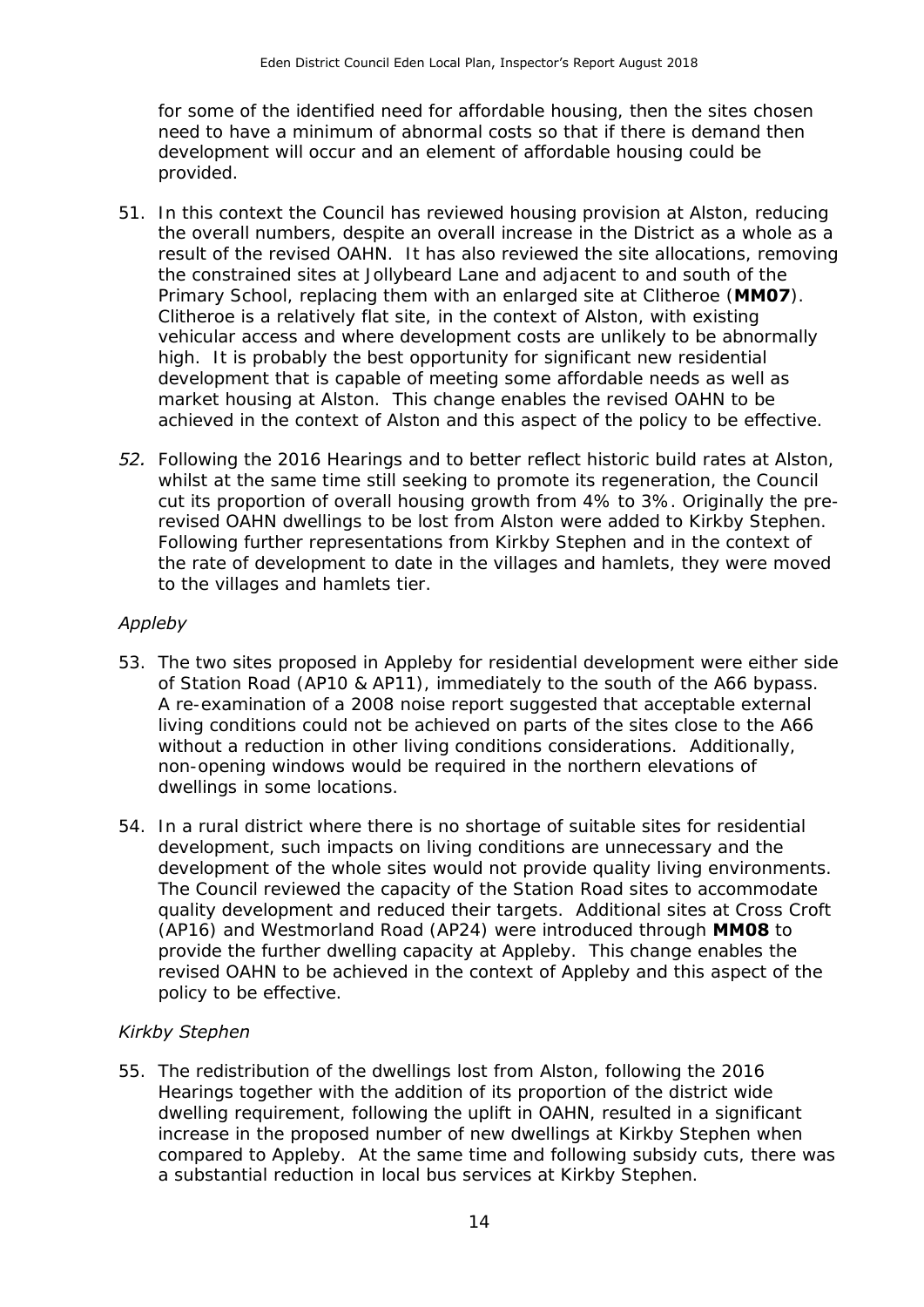- put forward at Kirkby Stephen to accommodate this additional growth, in the consultation that followed in March-April 2017. In this context and together with further consideration of the relative accessibility of Kirkby Stephen from the perspective of attracting inward investment, the Council resorted to a its MMs. It also redistributed 1% of the overall housing provision to the tier. It was accepted that the changed circumstances at Kirkby Stephen would be unlikely to generate employment and population growth to the extent 56. There was considerable representation against the proposed additional sites more equitable distribution, based on existing populations, prior to composing smaller villages and hamlets to accommodate the growing oversupply in that proposed in a sustainable way.
- 57. Furthermore, and whilst the Plan was being examined, a number of sites not permission. Representations, following the March-April 2017 consultation, also identified fundamental errors in the site scoring matrix. As the combined capacity of the new sites (with extant planning permission) more than compensated for the reduced, revised allocation of dwellings at Kirkby to avoid unsustainable over-provision. **MM09** gives effect to this and enables this aspect of the plan to be positively prepared. Croglam Lane (KS15) was removed at the MM stage. South Road/Whitehouse Farm (KS3b), Croglam Park (KS18) and Manor Court (KS24) were removed at the FM stage. proposed in the Plan for residential development were given planning Stephen, there was a need to reduce the number of sites proposed in the Plan

#### **Key Hubs**

- 58. There was much criticism from representors, particularly about the revised approach to the definition of Key Hubs and the amount and location of development within them, especially when compared to the different strategy that was advanced at the time of the Preferred Options Consultation.
- that was advanced at the time of the Preferred Options Consultation.<br>59. The Planning and Compulsory Purchase Act 2004 says that "DPDs must (taken as a whole) include policies designed to secure that the development and use of land in the local planning authority's area contribute to the mitigation of, documents must mitigate against climate change by reducing the need to travel and providing sustainable transport. and adaptation to, climate change." The NPPG goes on to say that these
- 60. In paragraph 95 the NPPF says that in order to support the move to a low carbon future, local planning authorities should plan for new development in locations which reduce greenhouse gas emissions. At paragraph 30 it also points out that in preparing LPs, local planning authorities should therefore support a pattern of development which, where reasonable to do so, facilitates the use of sustainable transport.
- sustainable transport will vary between urban and rural areas. Additionally, at paragraph 55, it also points out that in order to promote sustainable development in rural areas, housing should be located where it will enhance or maintain the vitality of rural communities. The overall thrust of the Framework is nevertheless clear in that planning should be contributing to a reduction in greenhouse gas emissions and that even in rural areas, if there 61. Nevertheless, the NPPF does recognise that opportunities to maximise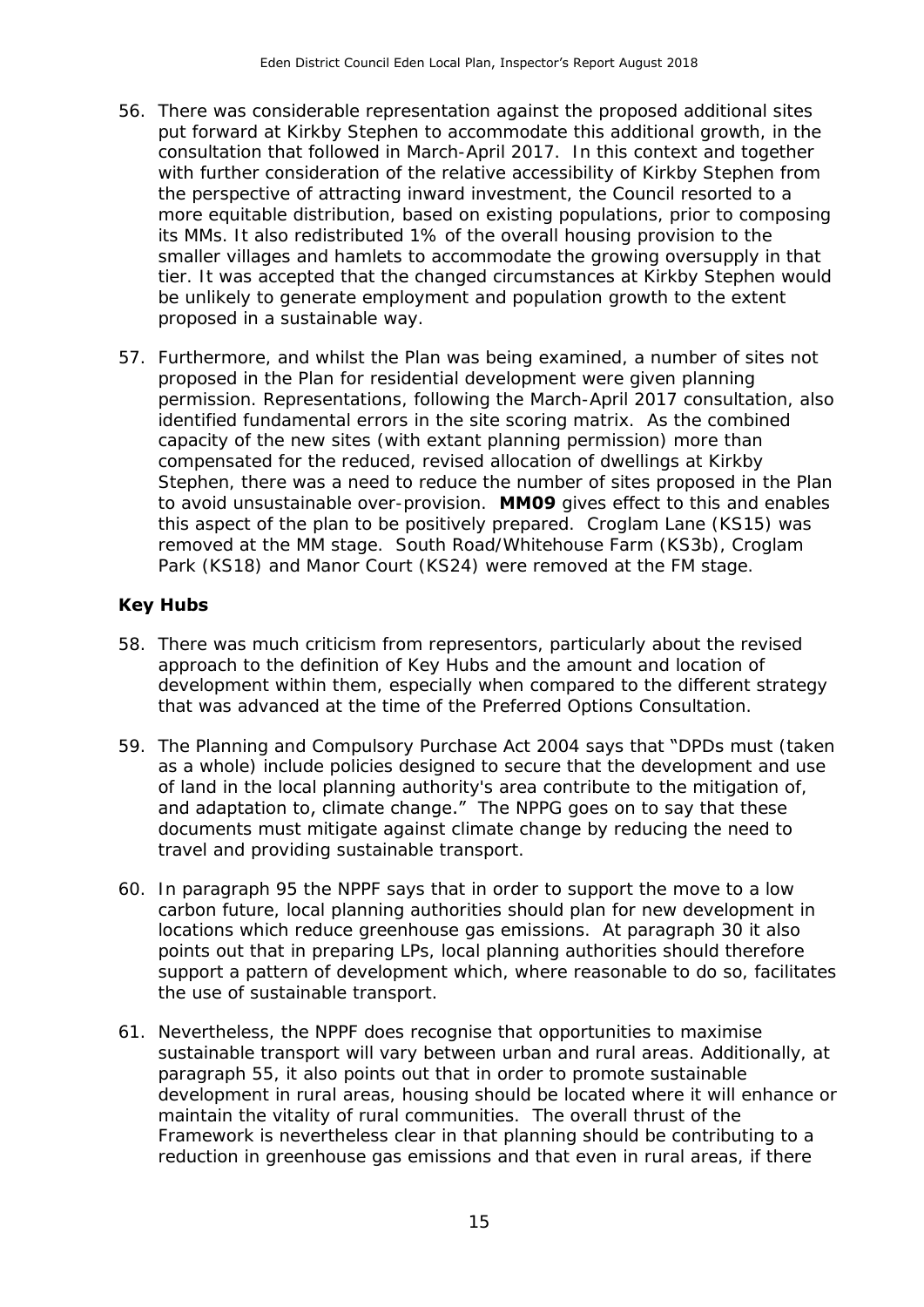are realistic choices, development should be located in sustainable locations as far as possible.

- 62. The Plan's objectives take these considerations forward and in particular at Objective 1 it says that the majority of development will be focussed into areas where services are available and where facilities can be supported. systems whilst reducing the need to travel (this is carried forward in criteria 2. of Policy DEV1 in the SV of the LP) and Objective 5 to the need to reduce greenhouse gas emissions. However, the thrust of these objectives was not carried through into Policy LS1 in the context of the Key Hubs. Objective 3 refers to the provision of accessible and sustainable transport
- a significant contribution to the District's employment base, it is reasonable to make provision for new development to meet the anticipated needs of that area within the locality. The concentration of market housing within Key Hubs, approach. Additionally, given the rural circumstances, the distribution strategy put forward in Policy LS2 is not overall unsound. However, that does not obviate the need to distribute the growth allocated to the Key Hubs in a as development specifically to meet local needs. 63. Given the size of Eden District and its extensive rural area, which itself makes in addition to significant development in the Market Towns, is an appropriate sustainable way, particularly as market housing is to be provided there as well
- 64. The revised list of 28 Key Hubs (increased from 20 at the Proposed Options stage) included a disparate group of settlements ranging from villages that have a full range of facilities and regular public transport, to ones that have limited facilities and in the case of at least one, only community facilities as well as no daily public transport. Some of these settlements are in close proximity to one another and a number are very close to Penrith.
- 65. One of the driving forces behind the designation of Key Hubs (Objective 1) is a desire to support the viability of local services through the generation of additional population through new development. Discounting completions and commitments, at the time the plan was submitted for examination, there were only 472 dwellings left to be allocated to the Key Hubs. Dividing this between 28 villages would have resulted in an average of 17 additional dwellings per hub. There is no evidence to suggest that such numbers would have a material bearing on the viability of services or facilities. More fundamentally, no evidence to suggest that the strategy would steer sufficient development to settlements with seriously unsubscribed primary schools for example or threatened other key services, thereby ensuring their survival during the plan's lifetime. I concluded that there would not be sufficient planned services in all 28 settlements let alone to enhance them. residential development available to support the retention of all facilities and
- can be made sustainable. The evidence did not indicate how any of the proposed development, nor did it justify, in locations with hubs in close proximity to one another, why it is preferable to disperse the development rather than to concentrate development in the most sustainable location. rather than to concentrate development in the most sustainable location.<br>Similarly, there was no justification put forward for the need to expand the villages in close proximity to Penrith. That proximity must be a factor in the 66. The Framework advocates the focusing of development in locations that are or chosen settlements could be made sustainable or more sustainable by the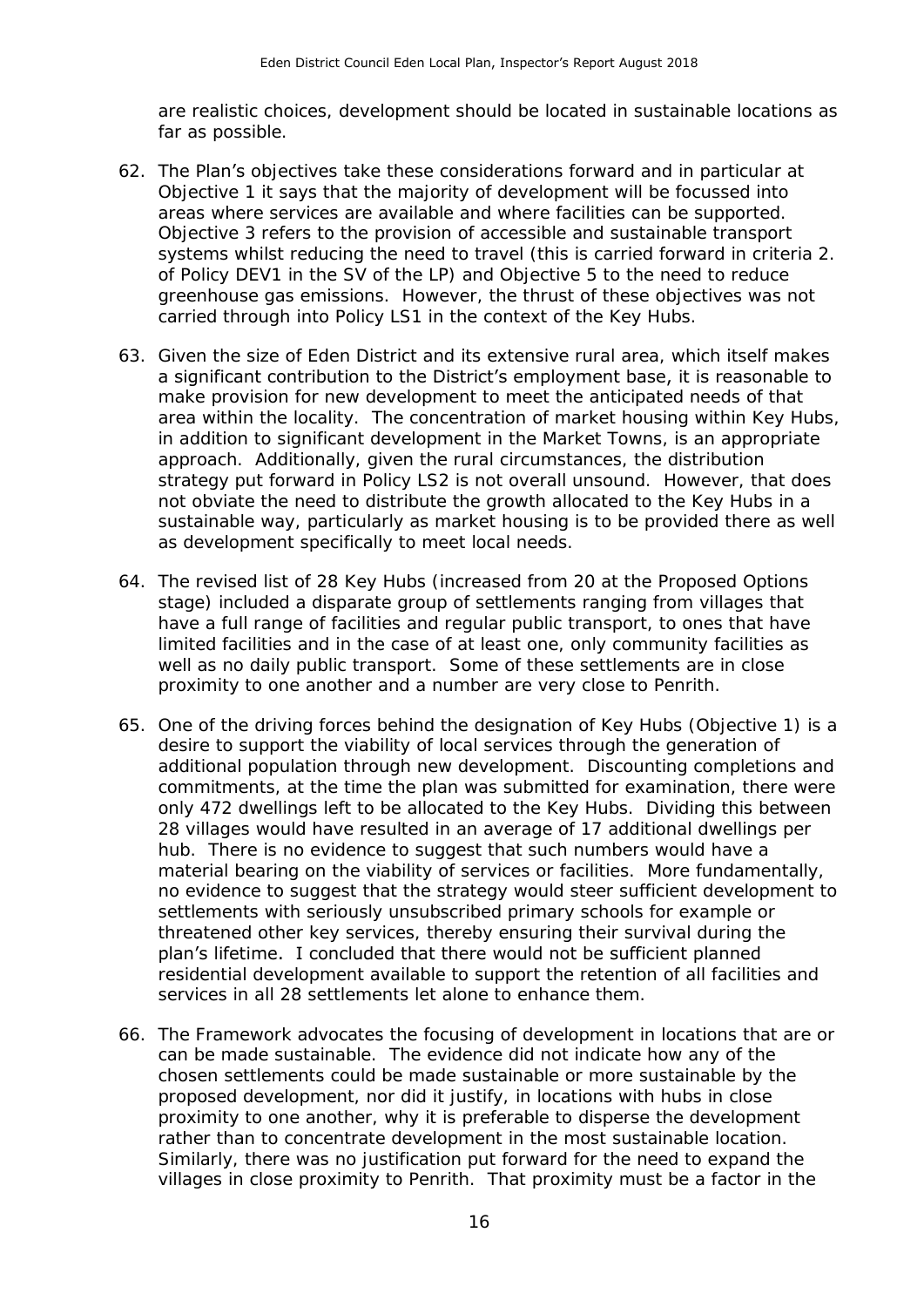comparative decline of services in some of these settlements to a greater extent than in settlements of a comparable or smaller size further away.

- 67. In the absence of sound evidence justifying the selection of 28 Key Hubs, the defining criteria required revision with the services most in need of protection, such as a primary school or a well-stocked local shop for example, at least overall selection criteria. given appropriate weight in comparison to less important facilities in the
- overall selection criteria. 68. In accordance with Objective 3 and Policy DEV1, due regard should also be the private car. In this context, the selection of settlements without at least a daily bus service is not a particularly sustainable outcome. Nevertheless, I recognise that there could be places that have a good range of local facilities, including a primary school, but no longer have a bus service. Such settlements, if a focus for services for a wider rural area should not be automatically dismissed, nor should they be if they are a centre of significant employment. During the examination CCC ceased to financially support a number of rural bus services and they were withdrawn by the operators. In such circumstances a pragmatic approach needs to be taken, with the evidence base demonstrating that whilst places without regular public transport do not meet the overall selection criteria, there may be a sound justification for further market housing in these locations, enabling them to be treated as an exception. given to the availability of public transport, as an alternative to the sole use of
- treated as an exception.<br>69. Policy LS2 allocated 720 dwellings to the key hubs. However, by March 2015, 249 had already been completed or were under construction or permitted. dwellings than were proposed have been delivered in some of the Key Hubs Penrith. Whilst the implementation of the proposed housing location strategy is unlikely to be exact, for a serious over-provision to continue to occur in without any justification, is not a sound process. Consequently without some parameters being established in the plan that indicate the amount of development expected to be delivered within each Key Hub and with some mechanism to ensure that something similar to that is what is delivered, then history would suggest that the Key Hubs will deliver far more dwellings than (Penrith and the Market Towns), thereby undermining the overall delivery strategy. The history of the CS's implementation suggests that substantially more and at the expense of development in the higher order locations, particularly some of the Key Hubs, at the expense of the more sustainable locations and proposed and at the expense of development in the more sustainable locations
- strategy. 70. Policy LS1 said that new housing, which would increase the size of a village by more than 10%, will not normally be supported. In the context of the amount of development still to be identified in Key Hubs and in the absence of any indication as to how the proposed development at Key Hubs was to be distributed among them in the SV this, on its own, could still have led to significant over- provision and was not justified. The development needs of the Key Hubs are likely to differ, as are their opportunities and capacity for development. These should have been assessed as a prelude to identifying where and how the development is to be located and achieved.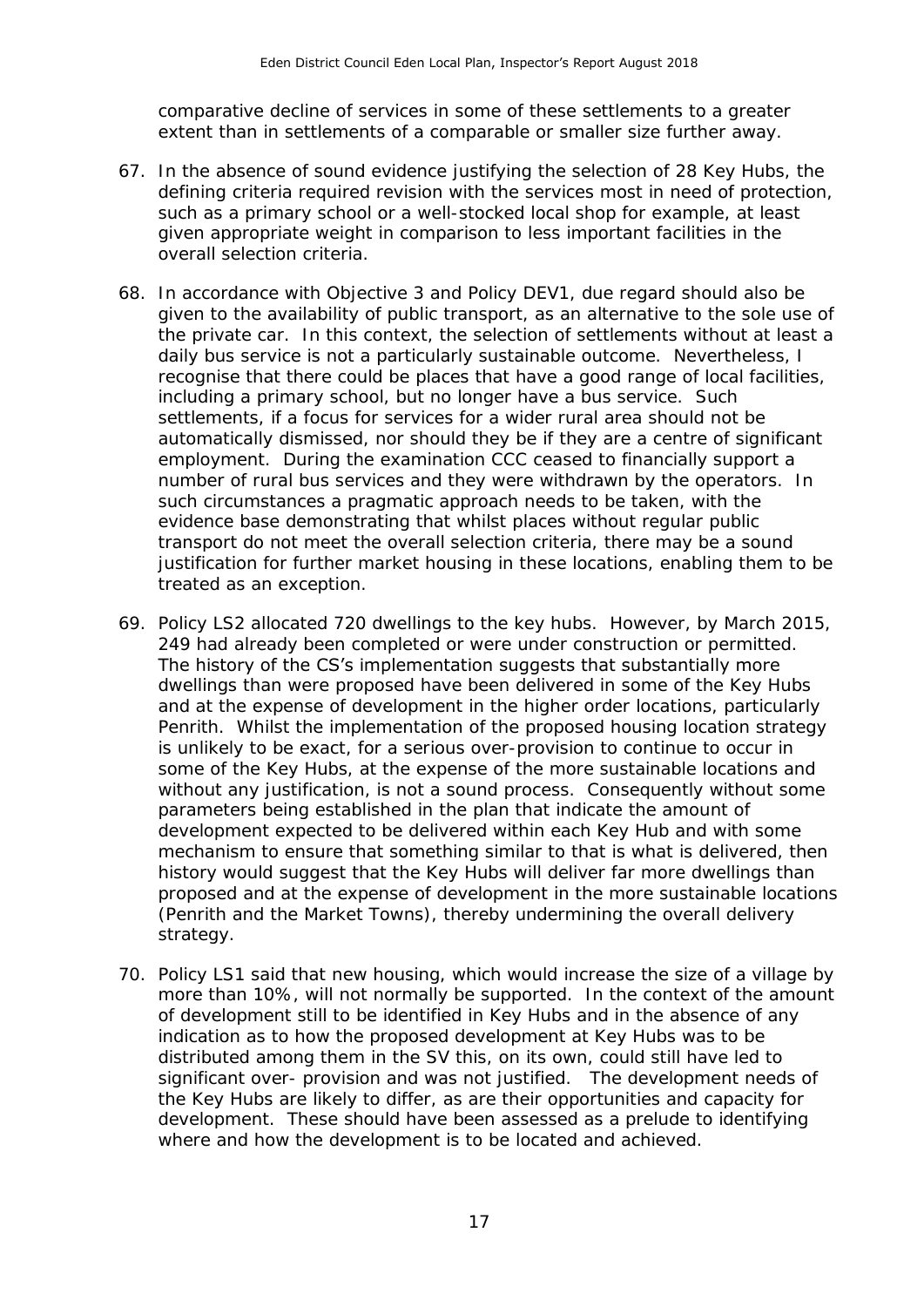- 71. Some parishes with Key Hubs have prepared, are preparing or have indicated that they will prepare Neighbourhood Plans. However, these are unlikely to provide universal coverage of all the Key Hubs. Where they are to be prepared then, without the establishment of parameters for housing provision in each Key Hub, the Neighbourhood Plans could undermine the overall development strategy by providing too little or too much residential development at a particular location. The NPPF requires that Neighbourhood Plans must be in general conformity with the strategic policies of the LP. Without further direction it would be impossible to determine whether or not their end product conforms to the LP's strategy.
- 72. In other Key Hubs, the amount and extent of development was to be left to windfalls. However, there was no sound evidence justifying that residential development, likely to occur as a result of windfalls, would deliver the required amount of development in the right Key Hubs, whilst not substantially over providing elsewhere. To give some certainty to the deliverability of the strategy, as well as establishing and maintaining a five year housing land supply, there ought to be site allocations covering a substantial amount of the development still to be identified within the Key Hubs or alternatively identified broad locations for development accompanied by development parameters.
- settlements to be Key Hubs, using objective criteria and clearly explaining the reasons for special cases. The number was reduced from twenty eight to thirteen (**MM03**), to enable the plan to be justified. It also established a Key Hub and reassessed the likely contribution, to residential development throughout the settlement hierarchy, from windfalls. Sites were allocated at of the comparative scoring criteria contained in the Housing Sites Topic Paper. Where neighbourhood plans are to be provided then the plan now indicates the overall target. **MM10** sets out a new policy RUR1, which sets out the revised list of Key Hubs, the amount of development that they should that are not to be the subject of a neighbourhood plan. This change enables the revised OAHN to be achieved in the context of the Key Hubs in a sustainable way and this aspect of the policy to be positively prepared justified and effective. 73. The Council reviewed its criteria for assessing the appropriateness of methodology for determining the number of dwellings to be provided at each Key Hubs that are not to be the subject of Neighbourhood Plans on the basis individually provide and the location of proposed development sites in those

#### **Smaller Villages and Hamlets**

- to the list of Smaller Villages and Hamlets (**MM03)**. The settlements in this category were identified on the basis that they are a coherent grouping of ten to be one objective way of defining them and despite the representations, I do not consider the Council's choice of methodology to be unsound or that it has 74. The changes to the number of Key Hubs have added fifteen more settlements or more dwellings that were not higher order settlements. This seems to me misapplied its definition.
- 75. Policy LS1-Locational Strategy, and Policy HS2 Housing to Meet Local Hamlets), said that development of an appropriate scale will be permitted in Demand (subsequently reworded to Housing in the Smaller Villages and these settlements to support the development of diverse and sustainable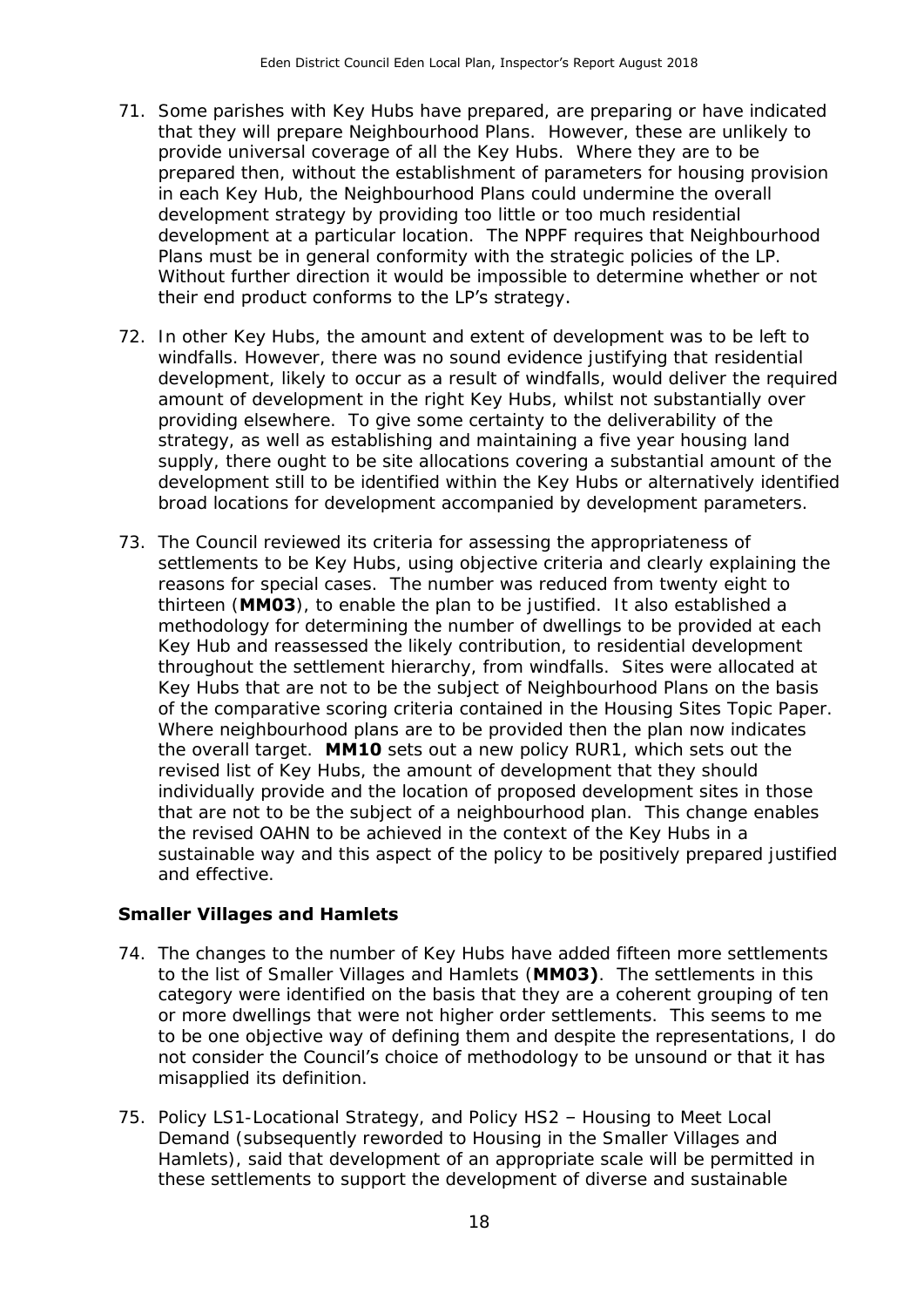communities but without any reference as to what an appropriate scale was. On past evidence, this could have resulted in substantially more than the 10% of total dwellings, proposed to be allocated in this category of settlement, being provided. It also gave no guidance as to the expected form a particular development should take at these character diverse settlements. **MM03**  amends this part of Policy LS1 to make it clear that the scale of development only applies to infill sites and rounding off or the re-use of traditional rural buildings and structures and that the proposal should reflect the existing built form of adjoining and neighbouring development. In doing so I consider this aspect of the policy to be positively prepared and justified. needs to have regard to the service function of the settlement, that the policy

- 76. MM18 amends Policy HS2 to further reflect these changes and to clarify that a legal agreement restricting occupancy to those meeting the local occupancy criteria, defined in Appendix 6, will be needed in cases where permission is given for new housing development on greenfield sites in the smaller villages and hamlets. This change makes the policy effective.
- 77. The policies restrict market development to the reuse of previously developed land, whilst allowing housing to meet local demand on greenfield sites. However, they did not define previously developed land, neither were infill sites defined. It was also not clear exactly where the local occupancy criteria were to be applied. **MM03** also corrects these omissions. The revised policy HS2, which is now titled Housing in the Small Villages and Hamlets, confirms that local occupancy restrictions will not be applied where suitable housing comes forward on previously developed land. Following the above changes to Policy HS2 it is now sound.

#### **Rural area**

- 78. Policy LS1 restricted development within the rural area to the reuse of traditional buildings or the provision of affordable housing. Some market housing may be acceptable if it facilitates the provision of a significant amount of affordable housing but the amounts were not specified. **MM03** relates the provision of market housing in this context to the criteria in Policy HS1- Affordable Housing, whereas **MM17** makes it clear that the market housing component should be small and restricted to locations within small villages and hamlets. These changes enable the plan's policies, as applied to the rural area, to be effective.
- **79. MMs 3-18** have made significant changes to the settlement hierarchy and the amount and location of development therein. They have also introduced a new policy RUR1, which redefines the Key Hubs. These changes were necessary to enable the development strategy advanced by Policy LS1 to be positively prepared, justified, effective and consistent with national policy and thereby sound. As a result of the changes, the distribution of development is consistent with the plan's objectives and the guidance in the NPPG.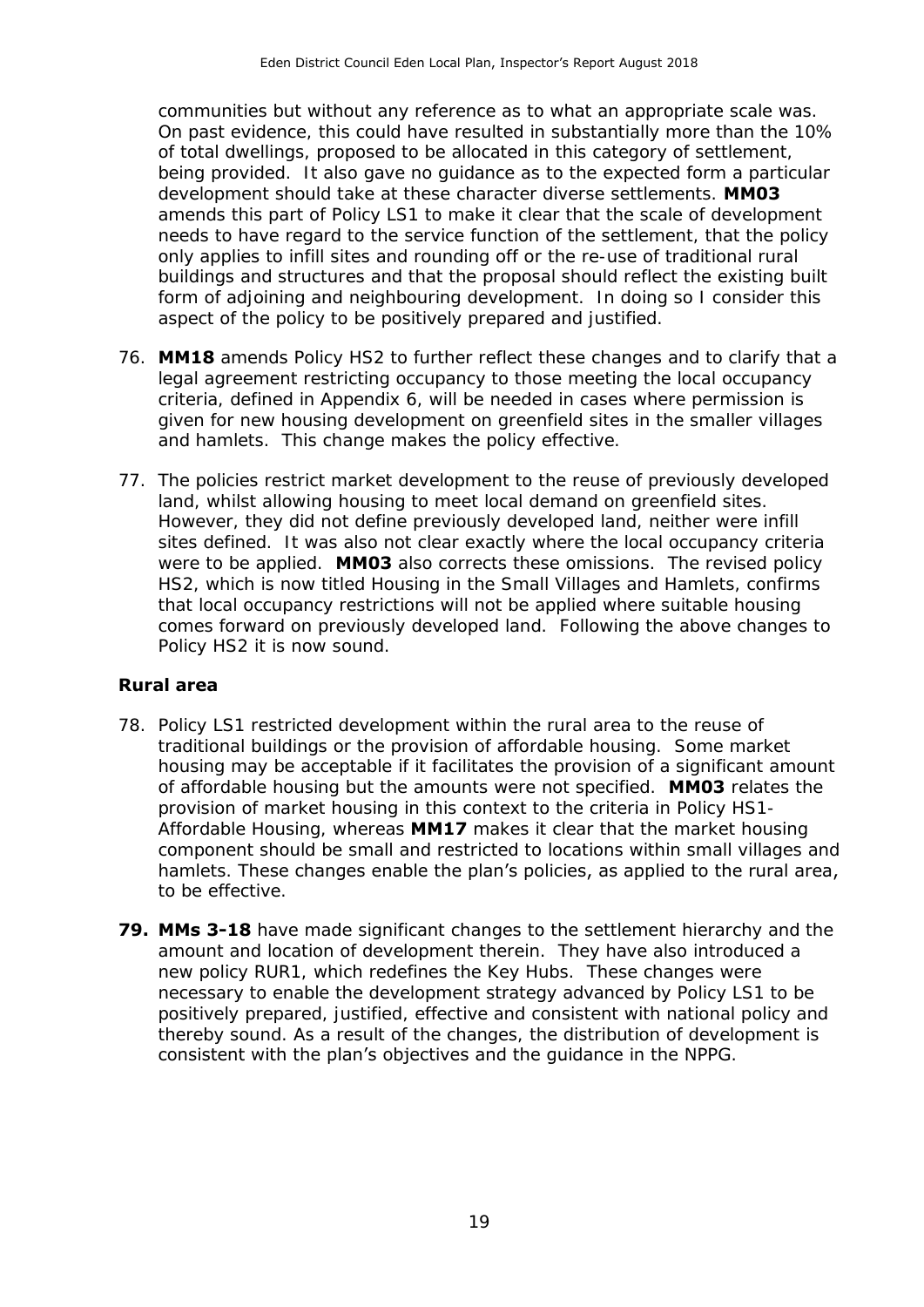#### **Issue 4 Five Year Housing Land Requirement**

#### **Does the plan provide for a continued supply of housing land that is likely to meet the requirement for each five year period and with the appropriate buffer?**

- 80. In order to ensure that the Council is able to identify and update annually a supply of specific deliverable sites, sufficient to provide a five year supply of housing land against its housing requirements throughout the plan period, the LP needs to be accompanied by an assessment that explicitly sets out what the five year requirement, and supply, is as close to adoption as possible.
- 81. The latest publication on housing land supply relates to April 2017. At that time, the latest comprehensive information about housing completions showed a deficit of 139 since 2014. In view of recent developer interest, which has led to a number of LP proposed housing sites being granted planning permission during the course of the Examination and work commencing on site, there is no reason not to adopt the 'Sedgefield' approach to providing this shortfall i.e. within the next five years.
- within the next five years.<br>82. Apart from in 2015-16, during the fifteen year period 2003 to 2018 at no time were more dwellings completed than the relevant annual targets and in most years the number fell far short. This suggests persistent under delivery and in consequence it is appropriate to apply a 20% buffer. Establishing the five year requirement (and supply situation) as at 1 April 2017 on this basis is therefore a sound approach.
- 83. The LP's annual requirement is 242 dwellings. With a 20% buffer and the **Sedgefield' approach, the total five year requirement is thus 1687. A revised State**  assessment of windfalls, which I am satisfied is compelling evidence, suggests that up to 50 d.p.a. are likely to be achieved, although the 2017 assessment only includes 150. The Council's Housing Land Supply Statement includes a rigorous assessment of all of the sites put forward to make up the five year supply. Overall this indicates a deliverable dwelling supply of 2295, which represents 6.80 years. I consider this assessment to be sound.

#### **Issue 5 – Employment:-**

#### **Does the Plan identify sufficient employment land and contain effective and justified policies to ensure that it positively and proactively encourages sustainable economic growth?**

- 84. Policy EC1 Employment Land Provision, makes provision for 24.38 ha of employment land to be developed for employment purposes in order to contribute towards meeting the District's needs, including its aspirational proposal to grow the economy during the plan period. It is based on the Employment Land Review. Most of this land is in or around Penrith, particularly at an extension to the Gilwilly Industrial Estate and at Skirsgill.
- particularly at an extension to the Gilwilly Industrial Estate and at Skirsgill.<br>85. Penrith, although in a remote part of England, is well connected by the M6 and A66, as well as the West Coast express railway line. It is also situated at the heart of a very attractive area of countryside with extensive opportunities for outdoor recreation. It is a desirable area within which to live and work. Although ambitious, with the right promotion and investment, I can see no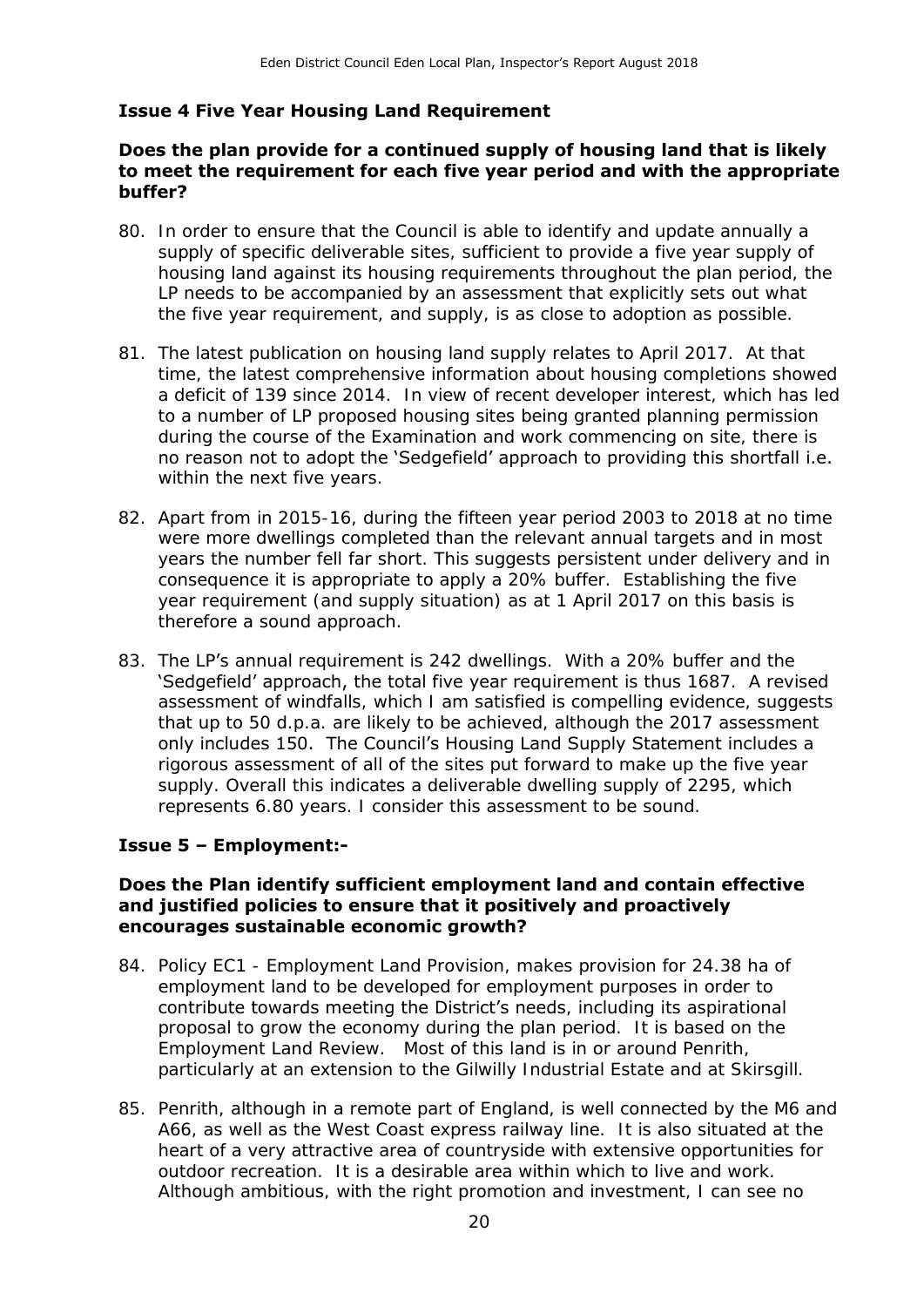reason why the Council's employment growth aspirations could not be realised. Both employment sites are easily accessible to both national routes via M6 Junction 40.

- 86. I am satisfied that for the short term, at least, the plan's employment for employment growth. Whether they are adequate in the long term will depend upon the nature of new employment attracted to Penrith and its land requirements. Depending upon this outcome it may be necessary to look for a further site but at the present time this would be speculation and is better left to a review of the plan. proposals are adequate and flexible enough to meet the Council's aspirations
- to a review of the plan.<br>87. Whilst I note the accessibility advantages of M6 Junction 41, this is within a rural area and detached from Penrith, being some distance to its north. Given the adequacy of the current proposals to meet needs in the short term at the present time. I consider there to be sufficient flexibility within the current foreseeable future. In the longer term the Council has aspirations for business development to occur at Newton Rigg College, which is better related to Penrith than is M6 Junction 41. least, I have not been persuaded that there is any justification to promote land for employment development at this comparatively unsustainable location at proposals to meet the land demands of employment growth at Penrith for the
- Penrith than is M6 Junction 41. 88. The decision to allocate land within the key hubs has resulted in a requirement to allocate employment at some of them, if there are appropriate locations. **MM10** allocates an additional 2.92 ha of land for employment development at Brough and Tebay, whilst MM20 changes the overall district wide allocation to 27.3 ha. With this change I am satisfied that Policy EC1 is positively prepared, justified, effective and consistent with national policy. The Plan now identifies sufficient employment land and contains effective and justified policies to ensure that it positively and proactively encourages sustainable economic growth.

#### **Issue 6 - Area of Outstanding Natural Beauty**

#### **Does the plan adequately protect the scenic beauty of the North Pennines Area of Outstanding Natural Beauty and its other environmental assets?**

- 89. Policy ENV3 The North Pennines AONB, seeks to ensure that development would conserve and enhance the natural beauty of the designated area and not cause harm to its distinctive character. Major developments will only be allowed where it can be demonstrated that four criteria are met.
- an important consideration. The policy made no reference to this. At when assessing whether major developments are in the public interest. The policy as drafted did not adopt this approach; neither did it refer to the North Pennines AONB Planning Guidance. **MM21** revises the policy to enable it to conform to national policy for AONBs. With these changes the plan will Outstanding Natural Beauty and its other environmental assets. 90. NPPG at paragraph 115 stresses that the conservation of cultural heritage is paragraph 116 it also sets out three assessments that should be considered adequately protect the scenic beauty of the North Pennines Area of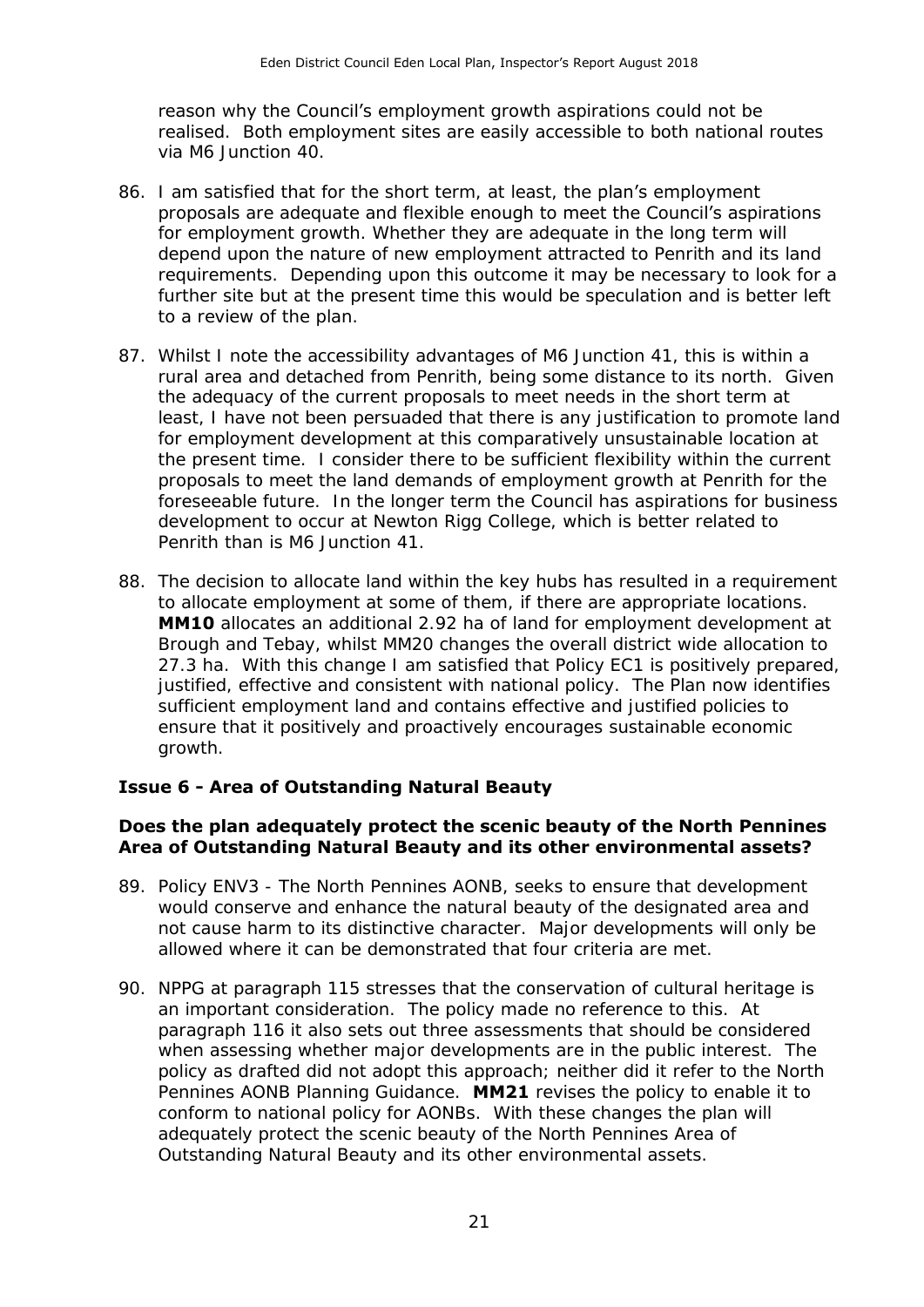#### **Issue 7 - Development Management**

#### **development positively prepared, effective and consistent with national Are the policies that establish the development principles to guide new policy?**

- 91. As written, Policies DEV1 General Approach to New Development, DEV3 - Transport, Accessibility and Rights of Way, and DEV4 – Infrastructure and Implementation, did not reflect the guidance in the NPPF, in that the former did not properly reflect the presumption in favour of sustainable development contained in paragraph 14. In the other two, the requirement in paragraph 32 to only prevent or refuse development on transport grounds where the accordance with national policy. residual cumulative effects are severe was also overlooked. **MM12**, **MM14**  and **MM15** remove these inconsistencies and enable these policies to be in
- 92. Policy DEV2 Water Management and Flood Risk, requires all new development to meet three criteria. The third involves all major development being informed by a flood risk assessment but major development was not defined. The policy also required all such development to incorporate Sustainable Drainage Systems (SuDS). At the Development Management Hearing, the Council accepted that there could be circumstances where major development may not be able to incorporate SuDS systems. **MM13** changes Policy DEV2 by referring to a definition of major development, which has been inserted into Appendix 2. Additionally, whilst establishing a presumption requires SuDS to be used at all new development where they are practicable. Furthermore, all applications for major development are to be referred to the Lead Local Flood Authority, which has recently come into existence. As a against the discharge of surface water to the sewage network it also now result of these changes I consider the policy to be now justified.
- 93. Policy DEV4 Infrastructure and Implementation, referred to the need for developer contributions to fund new infrastructure but was vague on the circumstances where they would be required and the different methods of provision. The policy would not therefore have been effective. It also failed to by which this would be achieved and contributions negotiated. The policy was also silent on the Council's intention to review the need for a Community Infrastructure Levy. **MM15** corrects these omissions such that the policy is now positively prepared and effective. refer to the need to assess the economic viability of proposals and the means
- 94. Among other matters Policy DEV5 -Design and New Development, referred to the assessment of design by using a traffic light system against the principles set out in the twelve 'Building for Life' guidelines. Whilst the principles can be used to establish a framework for discussion about the design of a particular scheme, its methodology does not provide a basis for a definitive judgement of a scheme. It is therefore inappropriate to use the framework as the sole means of judging the appropriateness of a particular scheme or to prescriptively require applicants to demonstrate how their proposals meet the principle. **MM16** removes the references to 'Building for Life' and makes the policy justified.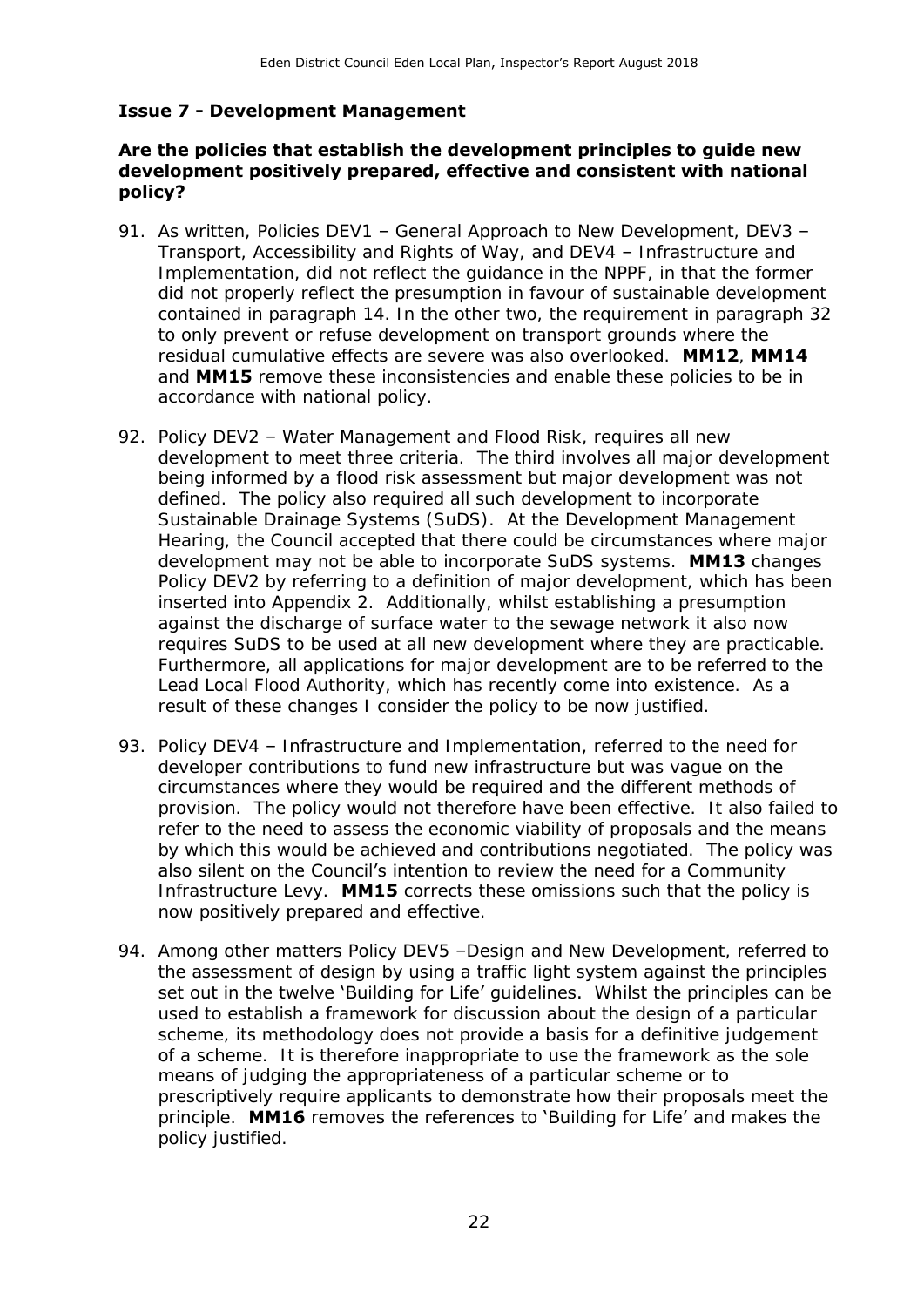95. In setting out the considerations, which new residential schemes will be expected to address when considering the nature of the development, Policy HS4 – Housing Type and Mix, does not refer to the economic viability of the land as required by NPPG Paragraph 159. Additionally it does not make it out. These omissions are corrected by **MM19**, which enables the policy to comply with national policy. With these changes the policies that establish the clear that there needs to be evidence in relation to each of the five criteria set development principles to guide new development are sound.

#### **Issue 8 - Environmental Protection**

#### **Are the policies that seek to protect the environment effective and positively prepared?**

- 96. Policy ENV6 Renewable Energy, supports the provision of renewable and low carbon energy schemes where 11 criteria are met. Criteria 8 referred to wind energy development. Development has to be located in a 'suitable area'. Suitable areas are identified on the Policies Map. Since they were identified, the Yorkshire Dales National Park has been extended into Eden District and the Lake District National Park has also been extended within Eden District. The impact of wind developments on the setting of the North Pennines AONB was also overlooked. In consequence the Council commissioned a new study to designated areas and their settings. The Policies Map will be revised to indicate the new areas. examine and define new suitable areas in the context of the new extent of the
- 97. Additionally, the government through a written ministerial statement identified by affected local communities have been fully addressed. **MM22**  amends Policy ENV6 to reflect this new consideration. As a result of the changes, the policy is now justified and in accordance with national policy. introduced a requirement for it to be demonstrated that the planning impacts

#### **Issue 9 - Historic Environment**

#### **Does the plan effectively protect the historic environment and is it compliant with national policy?**

98. In section 12 the NPPF urges local planning authorities to set out a positive strategy in their local plans for the conservation and enjoyment of the historic environment. It sets out matters that should be taken into account when considering heritage issues and determining planning applications that affect them. Policy ENV10 – The Historic Environment, sought to translate this into heritage assets. However, the policy's wording did not reflect the thrust of the guidance in the NPPF and NPPG. **MM23** replaces the policy's text with a format that better reflects the guidance in the NPPF. In response to additional representations, it also sets out the key elements of Eden's historic heritage in the supporting text. The revised policy is now effective and consistent with national policy on heritage matters. guidance for those formulating development proposals that impact upon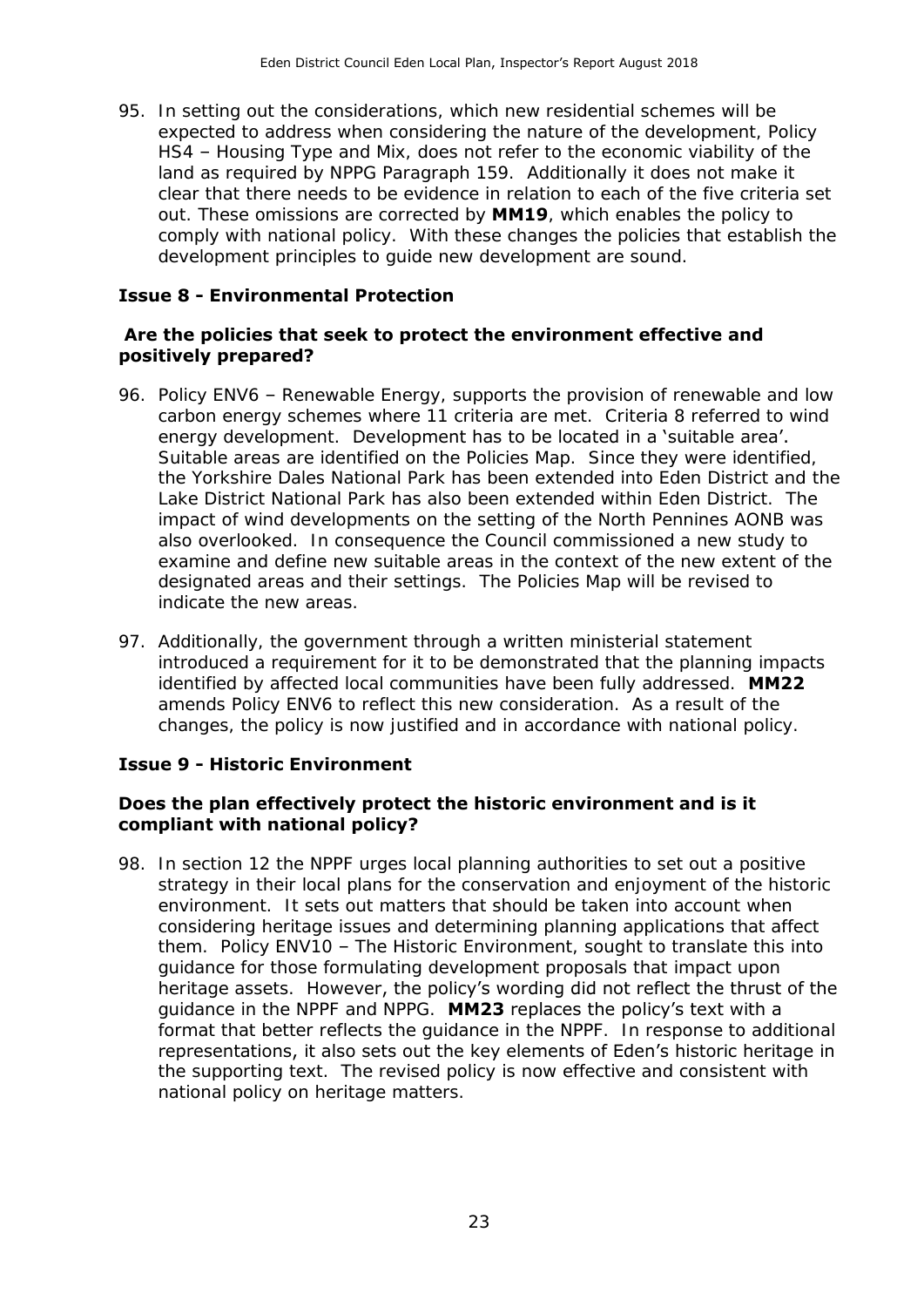#### **Issue 10 - Community infrastructure**

#### **Does the plan appropriately protect all community facilities?**

 Policy COM2 – Protection of Open Space, Sport, Leisure and Recreation Facilities seeks to prevent the loss of these facilities unless the loss is unavoidable or benefits of the development outweigh the loss. The principle is supported by the NPPFs desire to guard against the unnecessary loss of valued facilities and services and the general thrust of Section 8. However, the policy omits any reference to cultural facilities and in referring to unavoidable loss without any explanation, as to what this could mean, it is not effective. **MM24** corrects the omission and consistent with national policy. It will now appropriately protect all community removes the reference to unavoidable loss. The revised policy is effective and facilities.

## **Assessment of Legal Compliance**

- 99. My examination of the legal compliance of the Plan is summarised below. I conclude that the Plan meets them all.
- Development Scheme. 100.The Eden Local Plan has been prepared in accordance with the Council's Local
- 101.Consultation on the Local Plan and the MMs and FMs was carried out in compliance with the Council's Statement of Community Involvement.
- 102.Sustainability Appraisal has been carried out and is adequate.
- 103.The Habitats Regulations Appropriate Assessment Scoping Report, July 2014, set out a full assessment of the potential impacts of the plan on the Natura would be any 'likely significant effects'. It concluded that with appropriate addendum to the Assessment was undertaken in June 2017. This looked the Habitats Regulations. Both documents found an absence of pathways any potential impacts. 2000 network of European protected sites to determine whether there mitigation, no policies or proposals within the LP were likely to have a significant effect on the integrity of any European site (either individually or in combination with any other plan or project) and consequently there was no requirement to carry out an Appropriate Assessment. An at the impact of the schedule of Proposed Modifications in the context of for potential impacts and/or the existence of mitigation measures to negate
- significant effects on the River Eden SAC following the development of four housing and one employment site to the east and south of Penrith. 104.Following the result of the case of 'People Over Wind, Peter Sweetman v Coiltte Teoranta' in the Court of Justice of the European Union, the Council decided to undertake a revised 'Screeening Assesment'. It identified likely
- 105.The subsequent Appropriate Assessment considered these likely significant provided the following Eden District Council policies are adhered to: COM2, COM3, DEV2, DEV5, ENV1, ENV5 and ENV9 (Site-Specific Principles of effects and identified possible mitigation for them. It concluded that the mitigation would be sufficient to prevent an adverse effect on site integrity